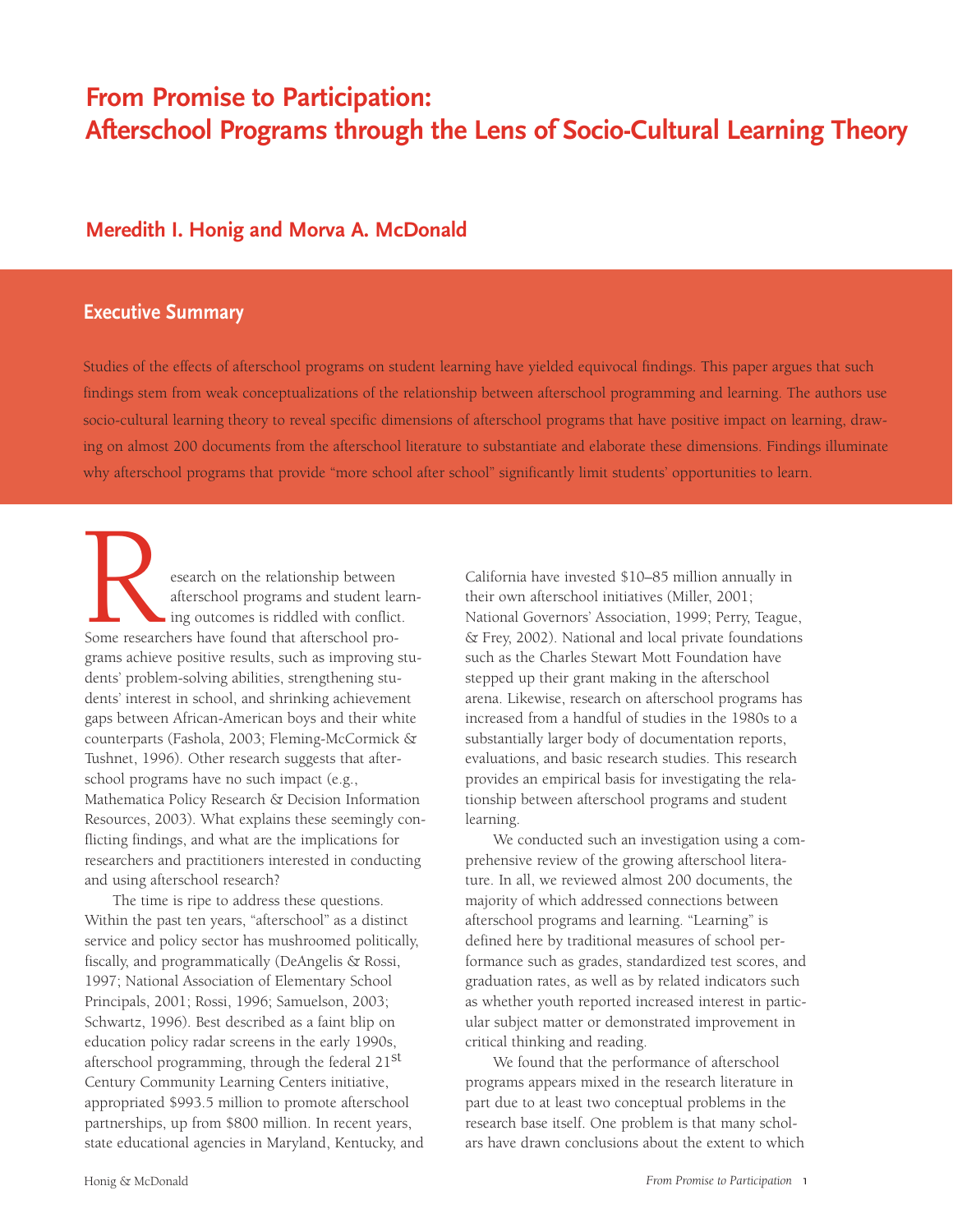Socio-cultural learning theory highlights how programs differ at the level of participation in ways that help explain differential learning results.

> afterschool programs affect student learning without grounding their analyses in learning theories that can help explain both what constitutes a productive learning environment and the extent to which afterschool programs support such an environment. We argue that socio-cultural learning theory helps "sort" programs by their impact on learning and demonstrates the less equivocal finding that afterschool programs with certain features tend to strengthen student learning while others demonstrate less or no success in this area. Secondly, socio-cultural learning theory also suggests that afterschool research in general may focus on the wrong units of analysis—that is, on the effectiveness of afterschool programming as an entire sector or on the performance of programs differentiated by their main activities, such as arts, sports, recreation, or homework help. However, afterschool programs and other environments affect learning not as an entire sector or at the program level but at the level of staff and youth participation—what staff and youth do day to day in programs. Socio-cultural learning theory highlights how programs differ at the level of participation in ways that help explain differential learning results.

> In the first section below, we briefly discuss the debate in the afterschool research literature concerning the relationship between afterschool programs and student learning outcomes in order to elaborate the conceptual limitations of the literature that we believe underlie these debates. After a brief discussion of our review methods, we then elaborate features of strong learning environments evident in socio-cultural learning theory. In the next section, we use these features to organize and interpret afterschool study results. This study reveals that, at the level of youth and adult participation, afterschool research reflects significant agreement that certain types of learning environments in afterschool programs do indeed strengthen students' learning. We conclude with implications for afterschool practitioners and researchers, highlighting the importance of including theory-based examinations of implementation processes in discussions of the relative merits of various supports for student learning.

# **LIMITATIONS OF THE RESEARCH**

As noted above, studies that have examined the impact of afterschool programs on such student learning outcomes as school grades, attendance, graduation, standardized test scores, motivation to learn, and problem solving have, on the whole, yielded equivocal findings (Shumow, 2001). Some studies associate certain afterschool programs and experiences with improved or otherwise positive learning outcomes (Fiske, 1999; Lamare, 1998; Lauer et al., 2004). For example, elementary school students participating in the START program in Sacramento, Natomas, and other California school districts posted statistically significant improvements on standardized tests; classroom teachers credited the program with supporting their students' achievement gains (Lamare, 1998). Findings from 25 evaluations reviewed by the Harvard Family Research Project linked afterschool programs with better student attitudes toward school, school performance, and attendance; the findings also showed that participants had more positive aspirations toward higher education than did students who did not participate in afterschool programs (Little & Harris, 2003). Some afterschool programs have helped to shrink the achievement gap for African-American males (Fashola, 2003). In related studies examining youths' experiences in community-based youth organizations over more than a decade, Heath, Soep, and Roach (1998) and McLaughlin (2000) found that, though participants faced significant barriers to positive school performance and completion, they significantly outperformed their non-participating counterparts in both areas.

Other studies make contradictory claims (e.g., Hollister, 2003). For example, the national evaluation of 21st Century Community Learning Centers found no difference between participants and non-participants in performance in reading, math, and other subject areas (Mathematica Policy Research & Decision Information Resources, 2003). Local evaluations of individual 21st Century Community Learning Centers programs have substantiated this claim (e.g., Wahlstrom, Sheldon, Anderson, & Zorka, 2001), though the U. S. Department of Education has claimed that the program is successful (de Kanter, Williams, Cohen, & Stonehill, 2000). A review of various largescale evaluations of afterschool programs, including Kentucky's statewide program Every Student Succeeds, uncovered sporadic school attendance by afterschool program participants and no statistically significant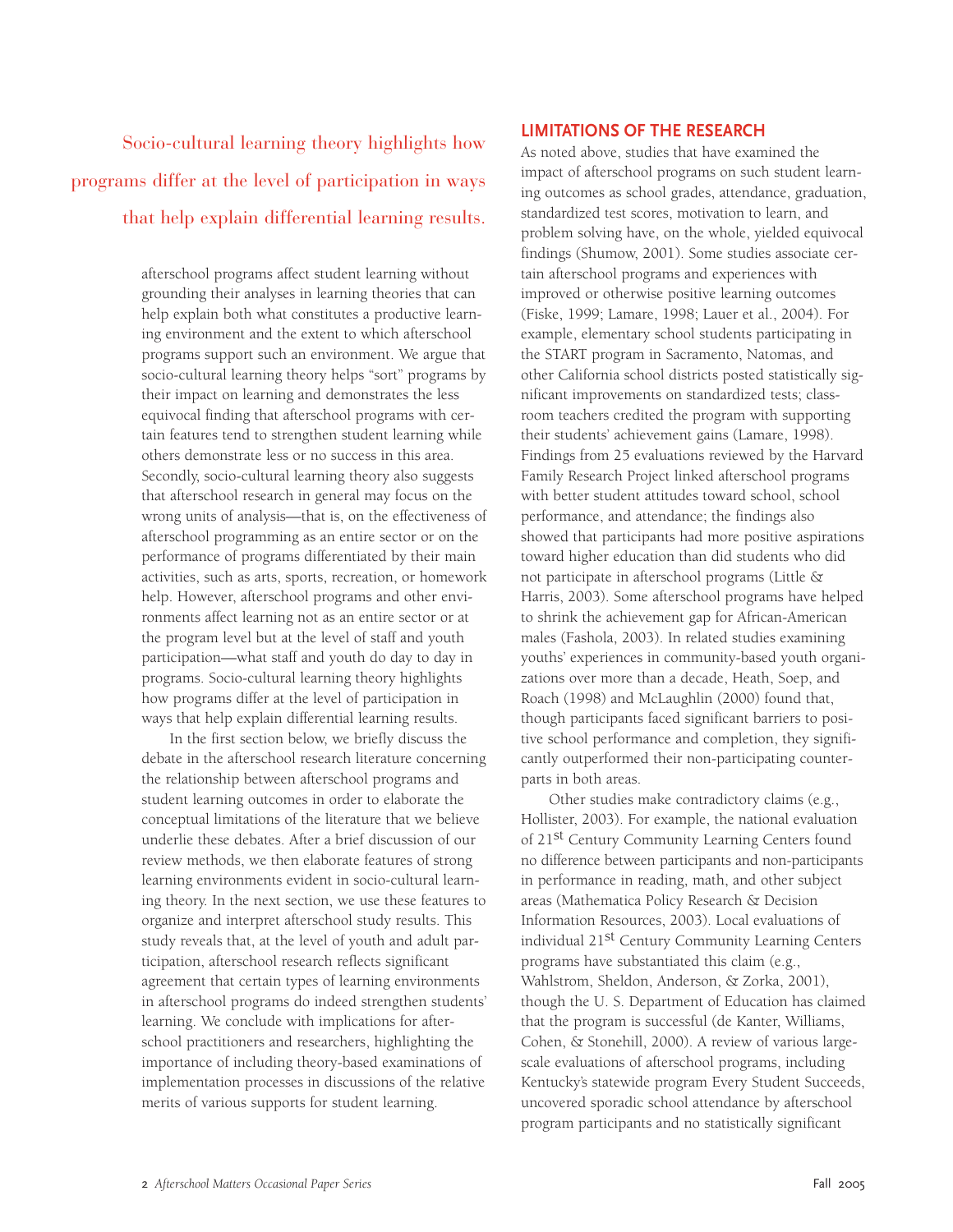

StreetSquash Book Club

impact on achievement test scores after one year of participation (Kane, 2004). Various research reviews have suggested not only that afterschool programs have negligible benefits but also that the supply of programs significantly exceeds demand, so that increasing funding for afterschool programs will not, as afterschool advocates promise, address students' pressing social and learning needs (e.g., Olsen, 2000).

Researchers have offered various explanations for these variable effects, mainly on technical methodological grounds (Little & Weiss, 2003). For example, some critics argue that studies do not adequately adjust for selection bias—that stronger students may select particular afterschool activities and thereby inflate the programs' reported impact. Others point out that researchers have failed to create or assign adequate control groups and therefore stand on shaky ground when it comes to attributing particular effects to program participation (Scott-Little, Hamann, & Jurs, 2002; Vandell, 2003). Similarly, the length of time for

data collection allowed by many studies may be too short to capture impacts on learning (Fashola, 2003).

Our review suggests, however, that the limitations of the literature are not only methodological but also, and perhaps mainly, conceptual: They stem from weak conceptions of how programs are implemented and organized to support learning outcomes. As a result, researchers have had few guides for interpreting the raw results of their own studies and for sorting through the broader literature to draw grounded conclusions for the field.

First, the research by and large does not indicate how programs are actually implemented, thereby omitting information essential for interpreting results (Bouffard & Little, 2003; Little & Weiss, 2003). In particular, some studies describe the design of a particular program and report the program's impact without clarifying whether or not the program was actually implemented as designed. Such studies cannot clarify whether positive or negative program results stemmed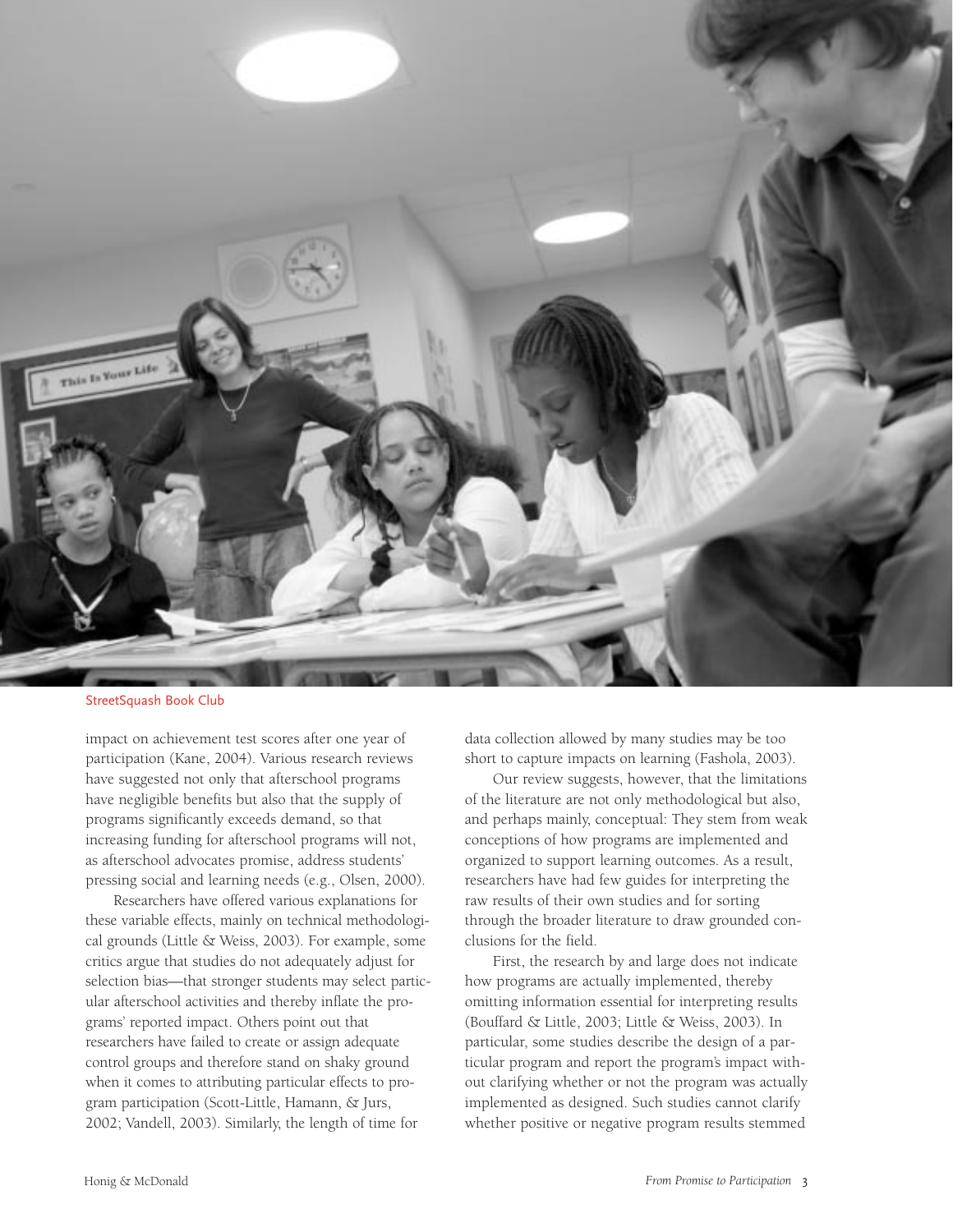from the afterschool program as designed or as implemented. Second, many studies that do chronicle implementation focus on broad program categories, such as arts and recreation, and obscure the *types of participation* within these categories—what staff and youth actually do day to day—that may help explain variations in results (e.g., ERIC Clearinghouse on Urban Education, 1998; Fashola, 1998; Marshall et al., 1997; for related concerns, see Kahne et al., 2001). For example, some studies distinguish afterschool arrangements with broad terms such as "selfcare" versus "supervision" or by general topical focus such as "arts" or "educational enrichment" (Otterbourg, 2000). In these terms, youth who stay home after school with a parent would be classified as being in a supervised care arrangement, while those at home without an adult would be classified as being in self-care. However, as Belle (1997) has noted, if a parent is at home but asleep or otherwise occupied, youths' actual experiences after school may be similar to those of youth who are at home without an adult caregiver. Similarly, afterschool programs labeled as

Afterschool studies tend to focus on programs rather than on youth, thereby missing the broad ecology of factors beyond the individual program that can affect youths' afterschool experiences and help explain program impact.

> focusing on "educational enrichment" vary widely, from those that mainly offer youth time to do their homework with no assistance to those that engage youth in developing and implementing community service projects that aim to strengthen their reading and math abilities. Asking whether such broadly defined types of afterschool settings achieve particular learning outcomes seems significantly less informative than asking how what actually happens in programs can explain the programs' impact on student learning.

> Similarly, afterschool studies tend to focus on programs rather than on youth, thereby missing the broad ecology of factors beyond the individual program that can affect youths' afterschool experiences and help explain program impact (Holland & Andre, 1987). Many program evaluations, for example, focus

on the effectiveness of single programs. However, researchers have found that youths' experiences after school typically involve a combination of care arrangements—at least two such arrangements for elementary school students and more for high school students (Bates, Laird, Bates, & Dodge, 1997). Such findings suggest that youths' experiences across afterschool care arrangements may affect their experience in any one program. Furthermore, because most studies provide snapshots of youths' afterschool arrangements at fixed points in time, they obscure how such arrangements may change over time in ways that may help explain the programs' effects (Adler & Adler, 1994; Bates et al., 1997). Likewise, the value added by programs may be relative to youths' needs at the outset, so that nuanced descriptions of how specific afterschool program activities interact with youth and their other experiences would be important to our understanding of program results (Cosden, Morrison, Albanese, & Macias, 2001).

Most importantly, the research we examined is largely atheoretical; it is not based on strong theories that help reveal implementation processes, patterns of participation, and connections (or lack of connection) between program processes and particular outcomes. Those studies that do draw on theory for such purposes tend to rely on theories of pro-social youth development. Such research reveals the value of strong theoretical frameworks in helping to answer important questions about the relationship between afterschool programs and such youth developmental outcomes as social and emotional well-being (e.g., Larson, 1994). However, these studies by design shed limited light on links between afterschool programs and academic learning.

Accordingly, one essential question that guided our research was how to sort through the literature and explain program effects in ways that reveal program implementation at the level of day-to-day participation and that link participation patterns to learning outcomes.

# **RESEARCH METHOD**

To address this question we conducted a theoretically grounded review of research on afterschool programs. This review proceeded in several phases. In the first phase, we located studies of afterschool programs. Given our specific focus on learning outcomes, we first searched the ERIC database using broad search terms such as "afterschool programs," "out-of-school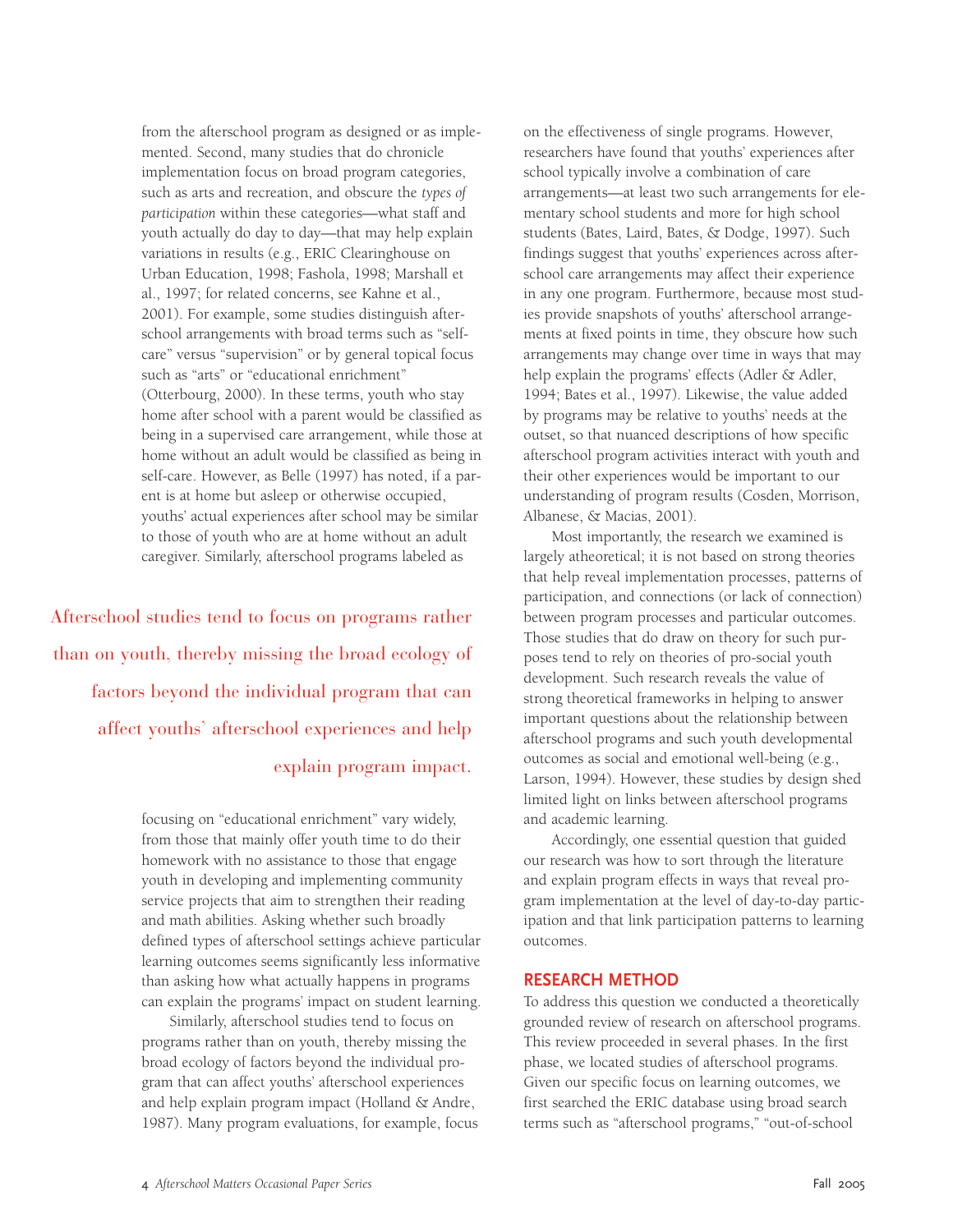time," and "extra-curricular programs." We focused on relatively recent studies: those published in the late 1980s through the present. In this first phase, we also scanned websites and publication lists managed by organizations with national reputations for producing or synthesizing afterschool studies, including the Harvard Family Research Project, the National Institute for Out-of-School Time at Wellesley College, Public/Private Ventures, the Mott Foundation, and the U.S. Department of Education. This review yielded a total of 199 documents: three published or dated prior to 1990, 17 between 1990 and 1994, and 179 between 1995 and 2004.

In the second phase, we sorted studies in terms of the extent to which they reported

learning outcomes, whether positive, negative, or negligible. We defined learning outcomes using terms common in contemporary public school accountability systems—standardized test scores, grades, and graduation rates—and other frequently reported indicators of school performance, such as attendance, attitudes toward school and subject matter, and critical reading and writing skills. Which outcomes and indicators should constitute measures of learning is a hotly debated topic. We focused conservatively on learning outcomes typically in use in public schools as a starting point, in part because those outcomes arguably are among the ones most frequently reported in studies that aim to uncover afterschool programs' learning impacts. We take up the question of ways to measure the impacts of afterschool programs in the concluding section of this paper.

Of the original 199 documents, we identified 108 that addressed these learning outcomes either directly or in combination with other study documents; we included papers that did not themselves report learning outcomes but described the components of programs whose outcomes were reported in other documents. This first pass revealed the equivocal findings summarized above, which provided the basis for our



Rocking the Boat

critique of the literature and suggested our choice of socio-cultural learning theory as conceptual frame.

In the third and final phase, we used concepts from socio-cultural theory to organize and code information from the subset of articles that described learning outcomes. The codes we used included the features of learning environments outlined in our examination of socio-cultural learning theory in the next section. We also included the category "other" for any design features not captured by socio-cultural learning theory. We coded only those activities that papers claimed had actually been implemented; we also combined multiple reports from single projects—for example, formative and summative evaluation reports—to help link learning outcomes with activities.

# **SOCIO-CULTURAL LEARNING THEORY AS CONCEPTUAL FRAMEWORK**

We turned to socio-cultural learning theory as the conceptual framework to guide our review for several reasons. First, socio-cultural theory stems from examinations of a variety of settings that seem to foster youth and adult learning. This theory addresses the conceptual gaps noted above by positing that implementation process and participation patterns are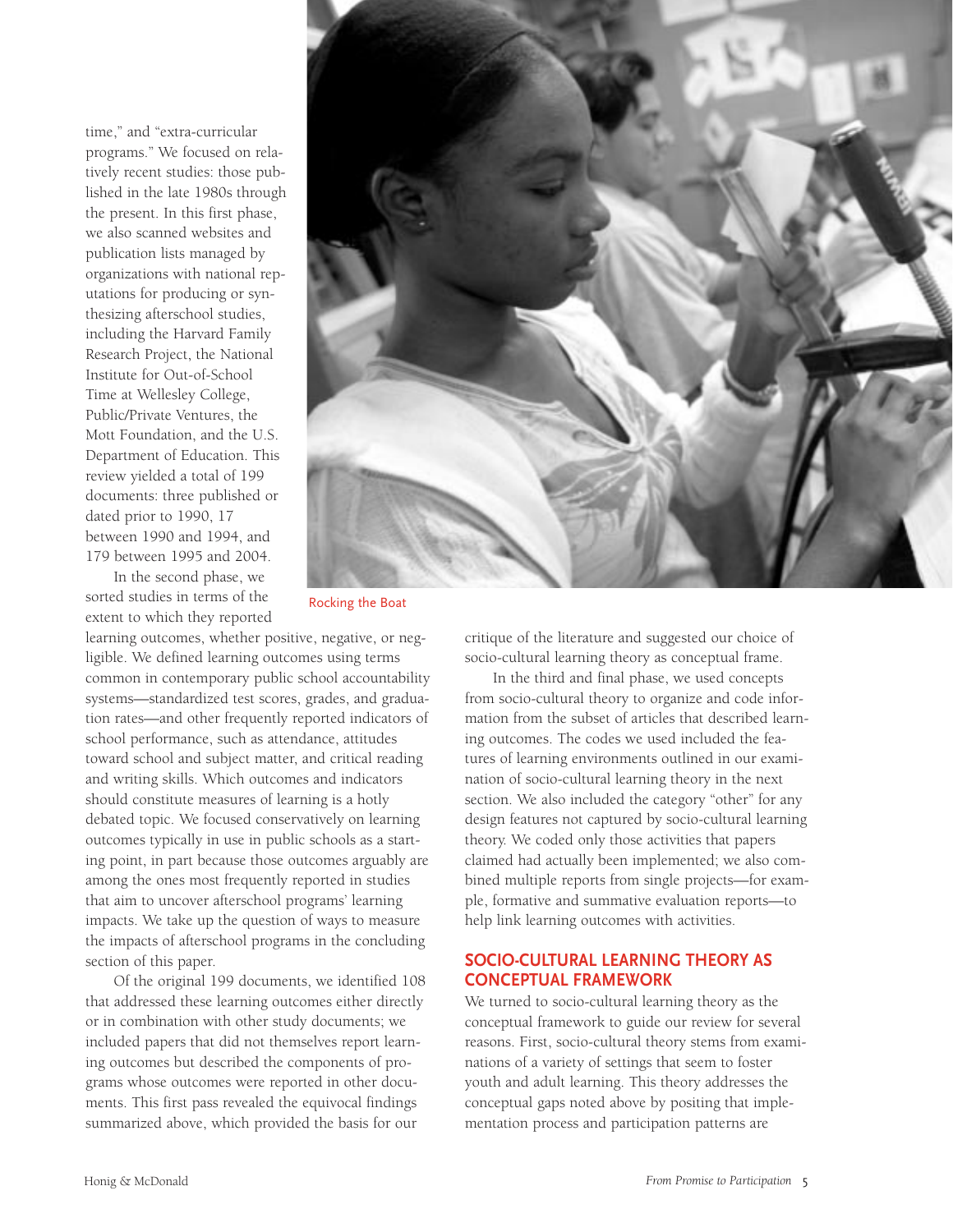

Rocking the Boat

essential to understanding environments that achieve learning results. Second, a small number of afterschool researchers have begun to use this theory to guide their own research and to explain individual study results (e.g., Heath, 2001; McLaughlin, 2000). We build on and extend their work by using this framework to organize our review and to synthesize lessons *across* studies.

Socio-cultural theorists acknowledge that youth and adults learn continually across a variety of settings, regardless of whether those settings formally aim to enable learning. However, certain environments are

Socio-cultural theorists acknowledge that youth and adults learn continually across a variety of settings, regardless of whether those settings formally aim to enable learning. However, certain environments are stronger than others when it comes to supporting learning. stronger than others when it comes to supporting learning (Rogoff, 1994). Socio-cultural learning theory helped us identify key features of environments that support learning; we used those features to organize our findings on the learning outcomes reported by the research on afterschool programming. While many of these features relate closely to and are interdependent with the others, we present each separately here.

### **Social Interactions**

At its most basic level, socio-cultural theory views learning as a social endeavor—an endeavor that occurs through social interactions among youth and between youth and adults as they all engage in various activities (Boaler, 1999; Engestrom & Miettinen, 1999; Greeno & MMAP, 1998; Lave, 1993; Lave & Wenger, 1991). This conception of learning contrasts sharply with traditional cognitive and psychological theories that view learning as involving a relatively solitary learner acquiring a body of knowledge. To emphasize learning as a collective enterprise, some refer to the setting for learning as a community (Brown, Collins, & Duguid, 1989; Cobb & Bowers, 1999; Rogoff, 1994) or a community of practice (Lave & Wenger, 1991).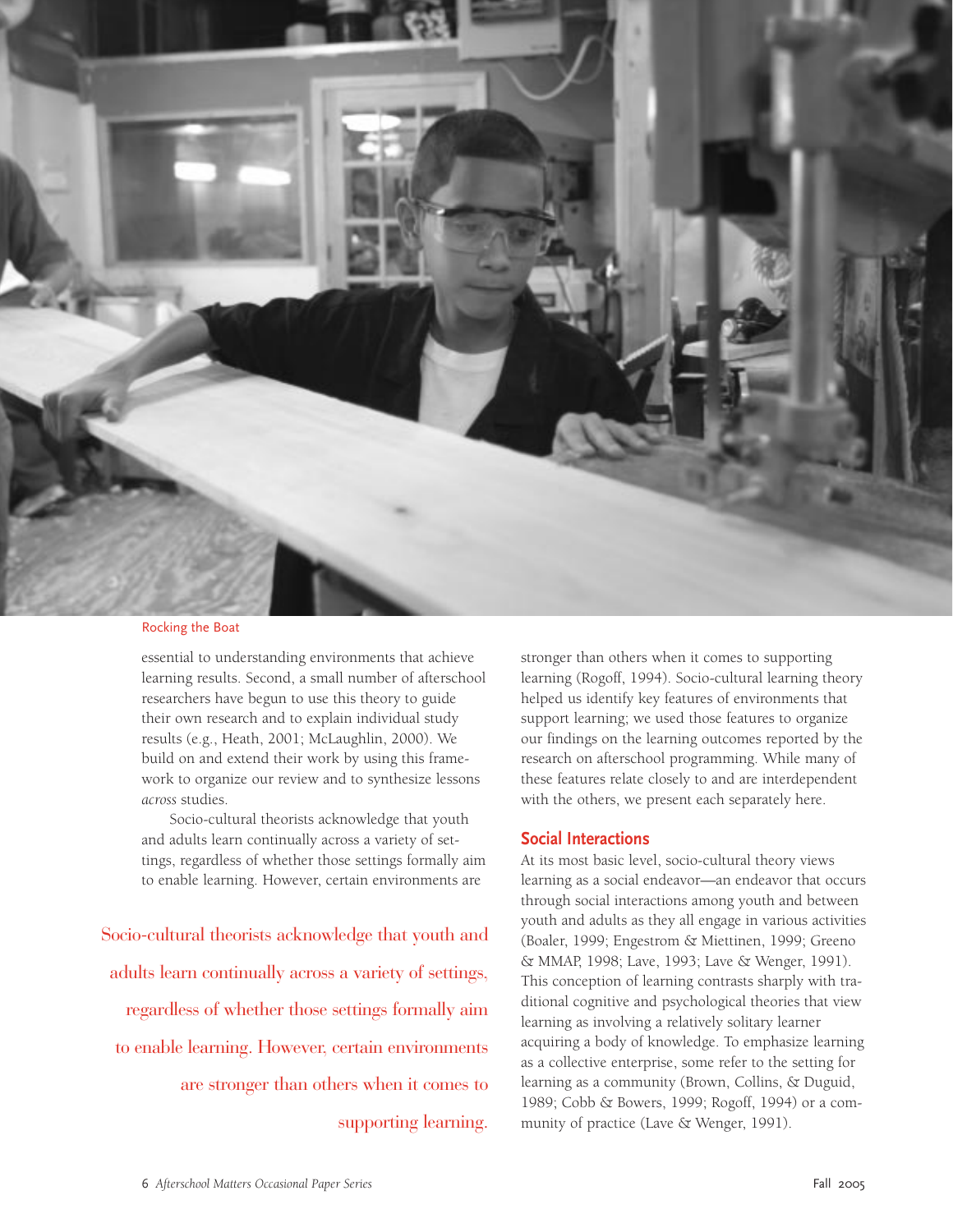# **Participation in Genuine, Meaningful Work**

Afterschool studies typically use the term *participation* to indicate whether or not youth attend afterschool programs. By contrast, in socio-cultural learning theory, participation refers to deep engagement in particular activities in programs—in particular, to deep engagement in genuine, meaningful work. Genuine, meaningful work takes different forms in practice. However, across settings such work may be defined as that which:

- Is valued, relevant, and authentic
- Involves joint enterprise
- Engages youth in central and valued decisionmaking roles
- Includes cycles of planning, performance, and assessment

### *Valued, Relevant, and Authentic Activities*

Genuine, meaningful work involves youth in activities that are valued in their own right—not merely activities that prepare youth for valued, relevant, and authentic endeavors down the road (Lave & Wenger, 1991). For example, a program that drills students in basic arithmetic skills in preparation for using those skills to manage the budget of a dance troupe or to keep basketball team statistics does not reflect the principle of learning as participation in meaningful work. This example would better reflect the concept of authenticity if youth were engaged in managing the troupe or keeping the statistics as an opportunity to learn the basic arithmetic.

### *Joint Enterprise*

A joint enterprise is one in which individuals see their efforts as tied to the work of others. Such interdependencies help individual learners understand that their participation is integral to others' work and often to the survival and growth of the organization itself, whether it is a family, a youth gang, or an afterschool program (Wenger, 1998).

### *Youth in Central and Valued Decision-making Roles*

Genuine, meaningful work engages youth in decision making in relation both to their own learning and to the joint enterprise more broadly (Rogoff, 1994). Such decision-making roles do not necessarily require that youth formally design and run an activity. Rather, when youth are engaged in central and valued decisionmaking roles, they direct or provide significant input into the activities in which they are involved. Such

Genuine, meaningful work involves youth in activities that are valued in their own right—not merely activities that prepare youth for valued, relevant, and authentic endeavors down the road.

roles may be distributed across one activity or multiple activities. For example, a service-learning project based on a survey of community residents may not allow youth to choose the overall focus of their service but may ask youth to direct their participation in meeting the needs identified by the survey.

# *Cycles of Planning, Performance, and Assessment*

Through integral participation in planning, youth may develop a deep ownership of and personal responsibility for their own learning. Performances—be they public performances or demonstrations for their peers—help communicate that the work is of interest, and therefore has value, to others. When youth are engaged in assessment, they practice exercising judgment about, among other things, the need for their work as well as its contribution and quality. Engaging in assessment reinforces that the learner and other participants in the activity are mutually accountable for results (Wenger, 1998; Bransford, Brown, & Cocking, 1999).

# **Youth as Co-constructors of Knowledge**

Youth learn when they actively engage material and participate in activities in ways that allow them to integrate new knowledge into their own understanding and experiences (Brown & Campione, 1994; Cobb & Bowers, 1999; Greeno, Collins, & Resnick, 1996; Toulmin, 1999). Specific opportunities for coconstruction include tasks that are guided by collaboration among learners in a process of inquiry. In this sense, the cycles of planning, performance, and assessment are important to the co-construction process. Through planning and assessment in particular, youth may engage challenging questions about how to respond to particular needs or interests, how to develop criteria by which their work might be judged, and how to evaluate the extent to which their work and the work of their peers meet those standards (Rogoff, Baker-Sennett, Lacas, & Goldsmith, 1995). In such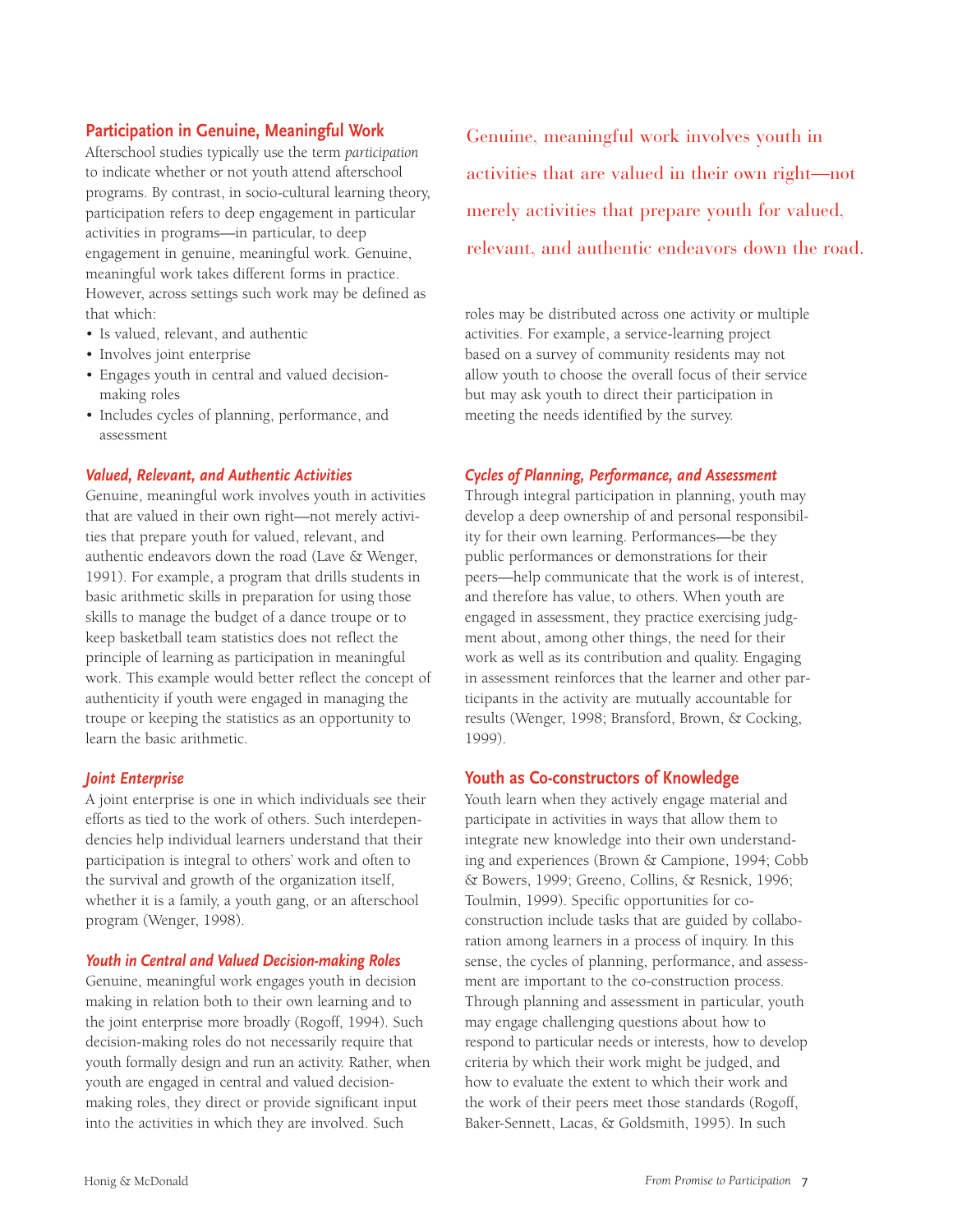communities, conflicting conceptions of how to organize or solve problems appear as opportunities for, rather than barriers to, learning (Achinstein, 2001; Westheimer, 1998).

This orientation departs significantly from traditional linear conceptions of learning as primarily a process whereby students passively acquire a relatively fixed content, as when students are asked to memorize and recite multiplication tables or to perform mathematical algorithms with little understanding of the underlying concepts. Co-construction also reemphasizes that learning is a social process—rather than an individual endeavor—by turning attention to the relationships both among learners and between learners and the activities in which they engage. For these and other reasons, the socio-cultural perspective considers learning to be "situated," in that it is not an inherent property of an individual across settings but an individual's ability to exercise expertise in particular settings (Greeno, Moore, & Smith, 1993).

# **Apprenticeship Relationships**

Socio-cultural learning theory is not alone in recognizing the importance of mentors in learning. However, it moves beyond whether or not designated mentors are present to focus on the extent to which youth are engaged in apprenticeship relationships that have specific features (Lave & Wenger, 1991). In apprenticeship relationships that foster learning, mentors are able to demonstrate the activities or knowledge to be mastered. The mentors are also accessible and available to those learning the activities, so that apprentices have multiple and varied opportunities to observe and otherwise interact with the mentors. Mentors provide close supervision and support that help the learner participate in the practice to be mastered, as opposed to simply receiving information about it or observing others engaging in it. Mutual trust and respect undergird the relationship: Apprentices trust that they can make mistakes with little or no penalty, and mentors respect that, with adequate support and time, apprentices are capable of demonstrating mastery.

### **Strong, Valued Identity Structures**

Communities of practice operate with multiple, clear, and valued roles or identities for individual participants and for the collective. Structures that support such identities include markers of membership in the community, such as titles ("Girl Scout"), dress (the

In effective learning environments, youth are supported to negotiate learning through different routes and at different rates, rather than having to conform to a particular pathway.

Girl Scout uniform), and rituals and routines (the annual selling of Girl Scout cookies) (Rogoff et al., 1995). Through identifying with a particular community and with progressively more advanced or mentorlike roles within the community, youth come to see themselves as having particular expertise and begin to develop the habits and skills such expertise requires (Holland, Lachicotte, Skinner, & Cain, 1998). In fact, socio-cultural theory posits that learning has occurred when a youth transforms his or her identity from that of apprentice to mentor or from novice to expert. Accordingly, important identity structures include those that indicate when an individual participates as a novice or an expert. For example, the Girl Scout badge system helps mark girls' progression to more advanced roles in the troop. In some Boys and Girls Clubs, youth over time shift their participation from, for example, playing recreational basketball to taking responsibility for organizing and coaching teams.

Another important aspect of the novice-expert structure is what theorists call "legitimate peripheral participation" (Lave, 1993; Lave & Wenger, 1991; Wenger, 1998). This concept reflects the fact that communities of practice are inclusive rather than exclusive—they feature valued roles for all learners regardless of their level of mastery. Even those roles on the periphery furthest from the activity to be mastered operate in legitimate positions within the community and are important to its functioning. For example, youth not yet ready to participate in performances of a dance troupe might work backstage where they can assist and observe the performers in roles that hold as much value among troupe members as the role of performer. In this sense, "peripheral" does not mean marginal but rather indicates that an individual is moving toward full participation (Lave, 1993; Wenger, 1998).

# **Multiple Valued Avenues into the Work of the Community**

In effective learning environments, youth are supported to negotiate learning through different routes and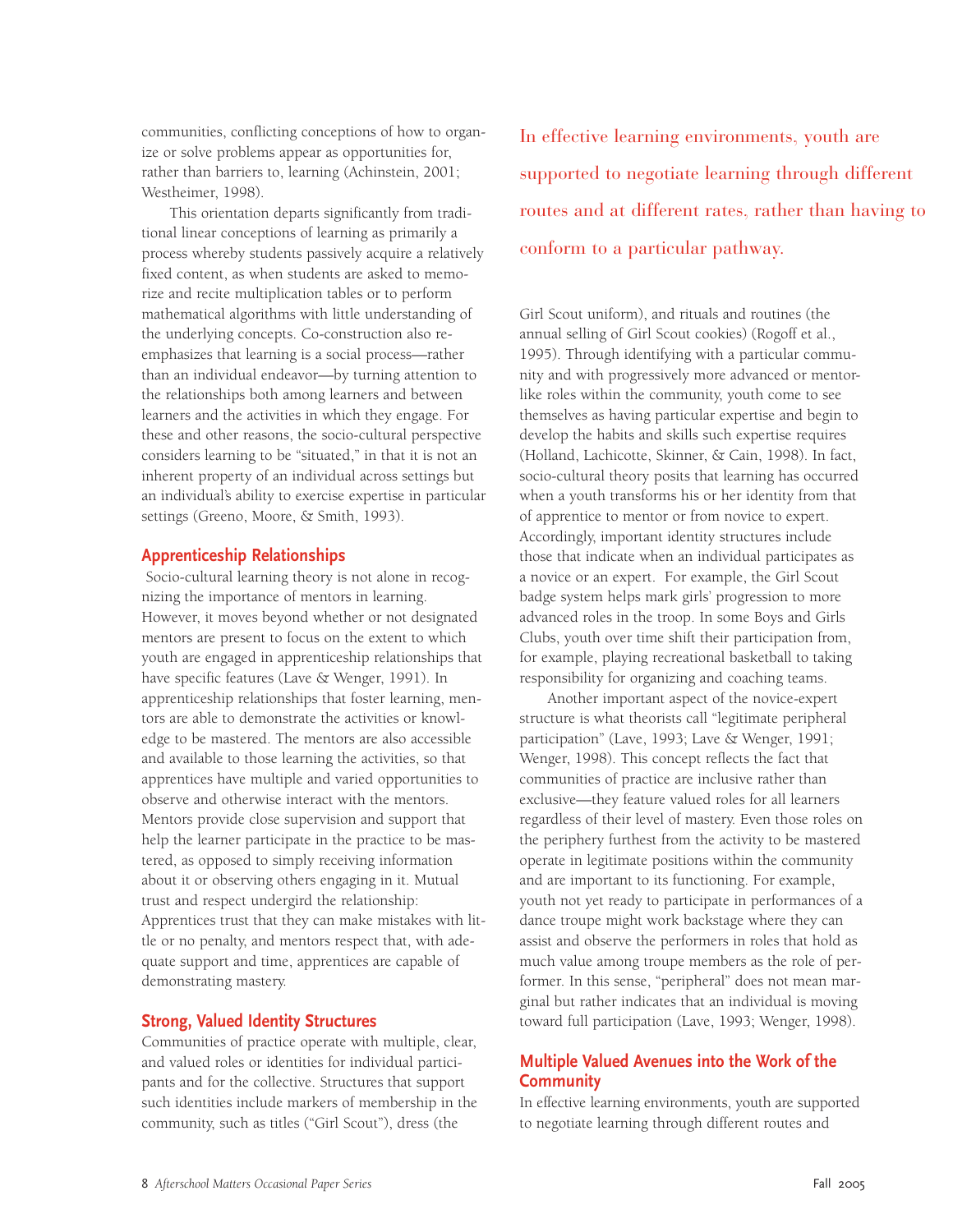at different rates, rather than having to conform to a particular pathway. For example, a swim team that does not reflect a strong, valued identity structure would include as members only those youth who demonstrate a particular level of proficiency upon entry. A swim team organized to provide multiple valued avenues into the team would develop roles through which youth less proficient at swimming could join the team in capacities that are nevertheless viewed as essential to the team's functioning, so that all youth can engage in understanding and practicing the activity to be mastered. Such peripheral roles might include "competition scout" or "practice partner" for members who compete in meets. In other words, such an environment provides multiple opportunities for legitimate peripheral participation (Brown & Campione, 1994; Wenger, 1998). Importantly, this feature operates at the level of youths' participation, not of program options. For example, an afterschool program that provides a variety of programmatic options, such as the arts, sports, and academics, but that does not provide multiple avenues for youth to

participate in each activity would not reflect this design feature.

Such multiple avenues stem from the assumption that each learner enters a community with a level of expertise on which to build deeper understanding. By providing multiple avenues, communities of practice enable youth to tap into and demonstrate their expertise, thus assisting them in drawing on their strengths as they learn to become full participants (Moll, Amanti, Neff, & Gonzalez, 1992). Accordingly, in such settings, knowledge is viewed as being distributed across members so that it is best tapped when every member has multiple opportunities to demonstrate and integrate what he or she knows into the collective wisdom of the group (Brown & Campione, 1994; Toulmin, 1999).

#### **Transfer of Knowledge across Settings**

A community of practice is also characterized by structures that enable individuals to transfer their expertise across settings—that is, to apply what they learn in one setting to another. Some argue that a learner's ability to "transfer" is a hallmark of higher-order thinking

#### StreetSquash Book Club

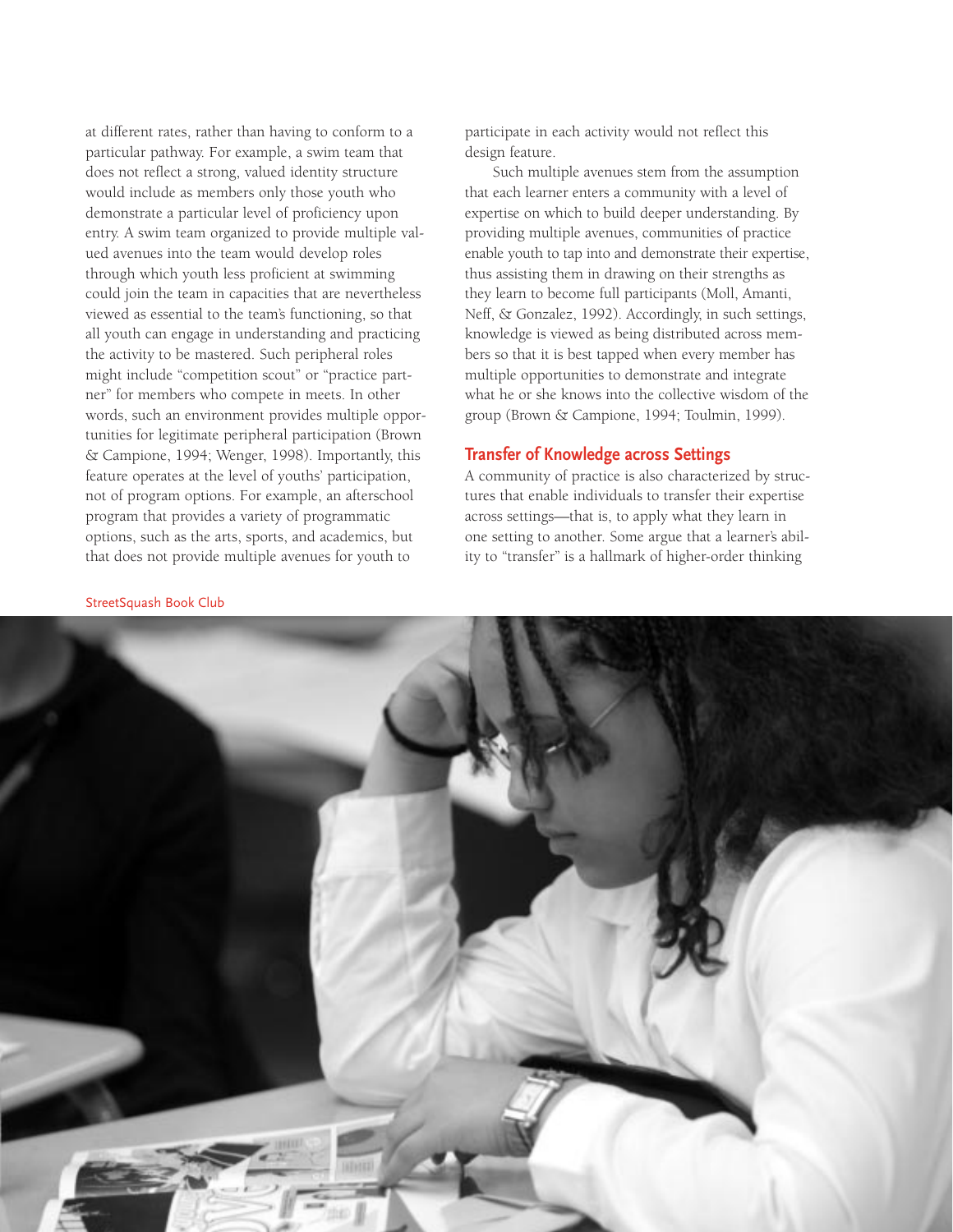and problem solving (Pea, 1987). The precise nature of the structures that enable transfer is an emerging area of theoretical development (Hatano & Greeno, 1999). Nonetheless, work to date helps elaborate aspects of environments that seem to enable transfer.

First, on a basic level, such environments are connected to, rather than isolated from, other settings; they help learners engage in those multiple settings. As ecological perspectives on learning have long emphasized, learning results from the interactions between individuals and their multiple contexts (Villarruel & Lerner, 1994). Accordingly, afterschool programs that have some connection to schools, for example, would be expected to have stronger impact on student performance in schools than those that do not.

Second, such environments support transfer by building on the assumption that transfer is an active, interpretive, and selective activity. In this view, the

The view of transfer as an active, interpretive, and selective activity moves away from questions of the structural similarities of environments to ask whether youth themselves have opportunities to grapple with how to use what they learn in one setting in another.

> learners themselves are the main points of connection between various settings; they are the primary agents in interpreting and selecting which lessons apply to new settings (Pea, 1987). Specific supports for transfer would focus on the learners themselves and provide opportunities for those learners to consider the relevance of lessons across settings and to practice applying them across those settings.

> This view departs starkly from the perspective that learners transfer lessons learned across settings that are structurally equivalent. An afterschool program developed on such structural assumptions would aim to extend the school classroom environment by, for example, hiring classroom teachers, using the school curriculum and pedagogical techniques, and otherwise providing "more school after school." However, this assumption that identical or largely similar structures facilitate transfer is a common misap

propriation of learning theory (Pierce, Hamm, & Vandell, 1999). Socio-cultural learning theory in particular elaborates that structurally equivalent environments may actually conflict with the other features highlighted above—namely, those that call for providing multiple avenues into an activity (and therefore differentiated learning environments) and that view youth as active constructors of how lessons apply across settings. The view of transfer as an active, interpretive, and selective activity moves away from questions of the structural similarities of environments to ask whether youth themselves have opportunities to grapple with how to use what they learn in one setting in another.

# **APPLYING SOCIO-CULTURAL THEORY TO AFTERSCHOOL LEARNING**

We used the above features of effective learning environments posited by socio-cultural theory to guide our review of afterschool studies. In particular, we coded study findings that reflected these features or seemed to exemplify the opposite. In all, we coded 108 studies. We found that programs associated with positive learning outcomes tended to include at least some of these features, while those that reported limited or no impact on learning outcomes reflected contradictory features. In this section, we array selected findings from our literature review by each of the features to substantiate and extend this overall finding.

## **Social Interactions**

Most afterschool programs recorded in the literature we reviewed appeared to promote social interactions in the sense that most of their activities involved several youth working together in the same setting on shared materials or equipment. Social interactions vary in ways that matter to the strength of the environment as a support for learning, as our examination of subsequent features will show. However, on a basic level, afterschool programs in which youth work on their own in relative isolation appeared as weaker supports for learning than those that promote interactions. For example, Halpern found that in some afterschool programs, "The typical pattern is for children to do their homework by themselves and then seek out the group worker's attention primarily to check the correctness of responses. A more effective but less typical pattern is for a group worker to circulate among the children, providing continual correction, suggestions, and praise" (Halpern, 1992, n.p.). Likewise, Fashola and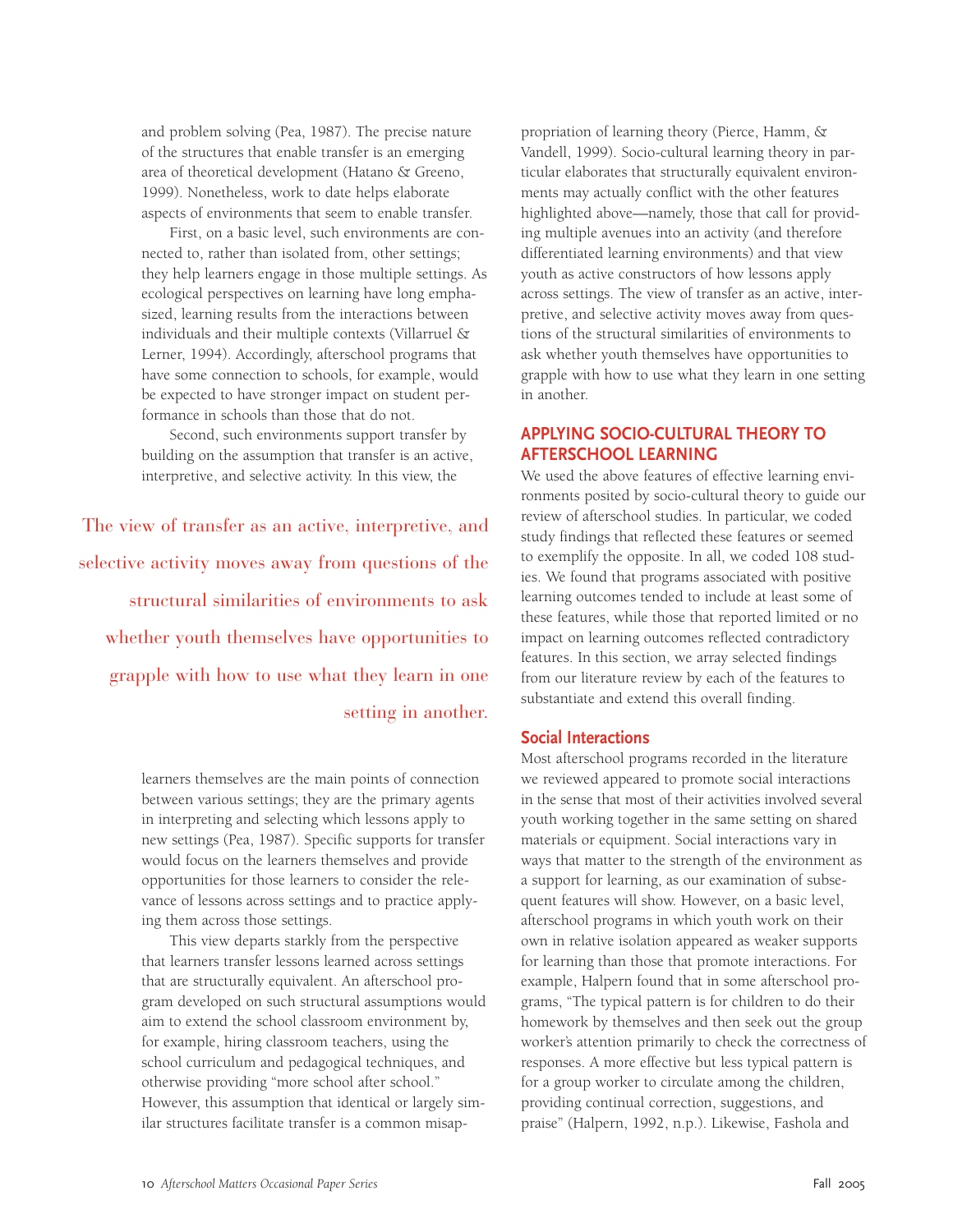others chronicled various disappointing results from afterschool homework centers that involve substantial time for youth to complete their homework on their own (Cosden et al., 2001; Fashola, 1998, 2003). By contrast, others observed that group engagement in materials such as novels can help sharpen youths' critical-thinking skills (Alvermann, Young, Green, & Wisenbaker, 1999). In over a decade of research on arts-based organizations, Heath has concluded that afterschool learning contexts have significant "commonalities with collaborative workplaces such as science laboratories. The work of language and thinking that goes on in such environments takes place in 'communities of practice'" (Heath, 2001, p. 11).

## **Participation in Genuine, Meaningful Work**

Afterschool programs whose studies reported generally positive learning outcomes seemed to enable specific forms of social interactions: those that provide opportunities for youth to participate in what theory calls meaningful work. As noted above, meaningful work in afterschool settings is valued, relevant, and authentic in its own right, not in preparation for other work. Examples of valued, relevant, and meaningful work in the afterschool program literature were those that engage youth in a joint enterprise through which youth see their participation as important to others. Such joint enterprise places youth in central and valued decision-making roles in programs and organizations.

For example, evaluators of the New York City Beacons initiative, a long-standing citywide effort to strengthen learning environments during non-school hours, attributed positive results to youths' participation in organizational maintenance activities such as helping to organize and implement programs (Warren, 1999; Warren, Feist, & Nevárez, 2002). In a study of more than 60 youth organizations operating in the non-school hours, researchers found that participating youth were more likely than their counterparts to face multiple barriers to educational achievement but were ultimately more likely to graduate from high school and to receive various academic honors (McLaughlin, 2000; McLaughlin, Irby, & Langman, 1993). Heath (2000) attributed such success to a focus on meaningful work—work that "depends upon members assuming numerous roles" in sustaining and growing the organization. "Whether acting as receptionist answering the phones late in the afternoon, wearing organizational T-shirts to city arts events, or mediating between two participants whose tempers have flared, youth

Examples of valued, relevant, and meaningful work in the afterschool program literature were those that engage youth in a joint enterprise through which youth see their participation as important to others. Such joint enterprise places youth in central and valued decision-making roles in programs and organizations.

members have to sustain everyday life in the organization" (p. 36). The work of such programs is also considered meaningful in the sense that it provides "multiple roles and responsibilities that tie closely to those business and civic groups identified as essential for the future" (Heath, 2000, p. 39)—thereby demonstrating that the work is considered valuable by those external to the organization.

Other programs such as those of HOME, a community-based organization in the San Francisco Bay Area, feature youth as program and organization directors. For HOME youth, each academic year begins with a planning meeting at which youth participants and other community members generate HOME's priorities for that year. In recent years, planning contributors agreed that youth safety and engagement in positive activities would be strengthened if the neighborhood provided a safe and dedicated place for youth to skateboard—a skate park. Over the course of that year, the youth most interested in the skate park worked together to plan, raise funds for, and ultimately build their county's first skate park. Other youth participated in large events associated with the project, such as park construction days, but otherwise focused their attention on other community priorities chosen during the planning meeting (Deschenes, McDonald, & McLaughlin, 2003).

Youth also seemed to benefit from more modest decision-making roles such as those that engaged them in providing input on program design. For example, compared to their counterparts, students who participated actively in the nationally recognized LA's BEST afterschool program have posted better attendance rates, significant improvements on standardized tests, and other positive school-related outcomes. Program designers and evaluators attributed this success to program designers' efforts "to develop activities around students' interests" (Heckman & Sanger, 2001; Huang, Gribbons,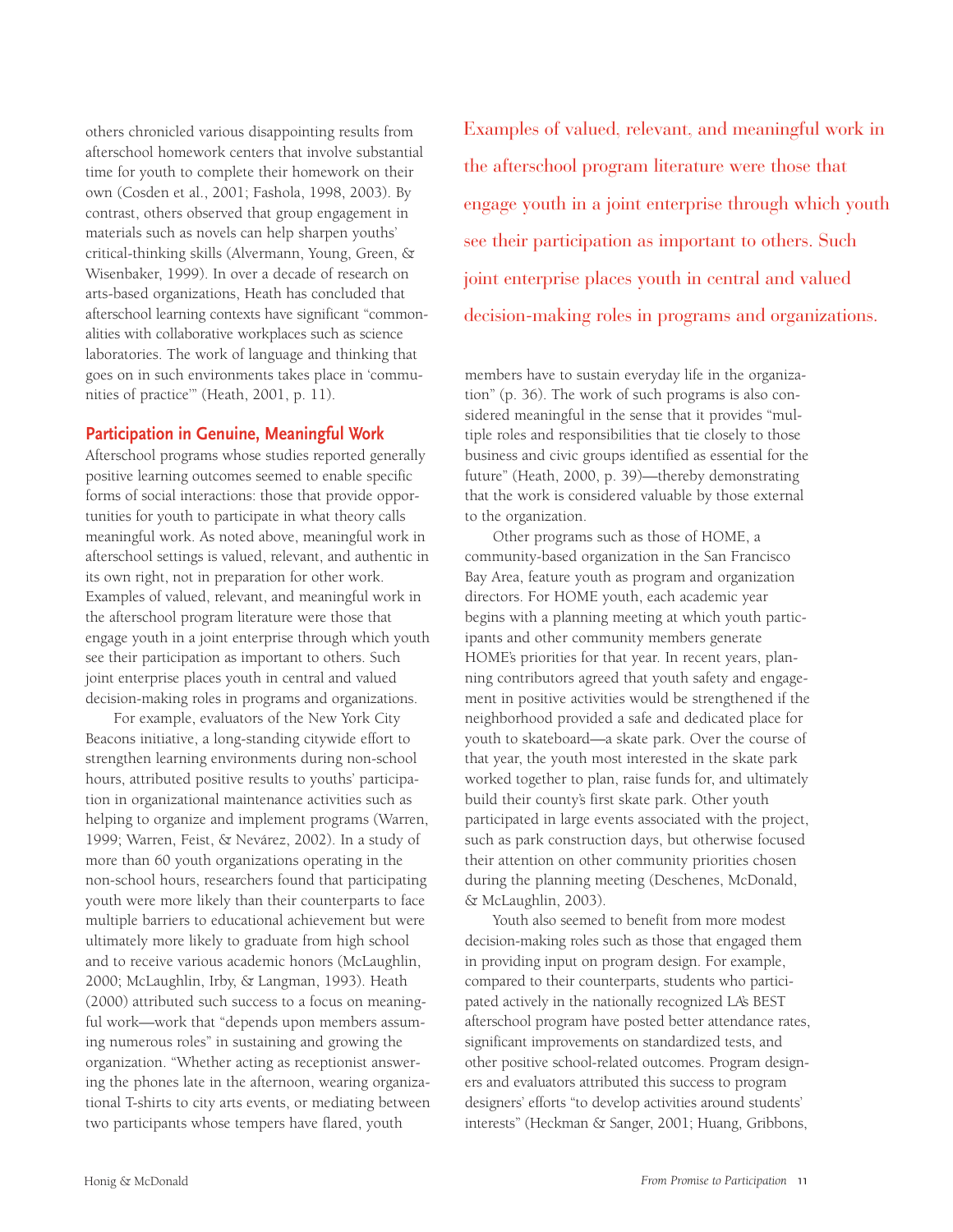

Rocking the Boat

Kim, Lee, & Baker, 2000). Likewise, one feature of promising programs in a national review of such programs in low-income schools is the extent to which programs were tailored to individual student interests and needs (Meehan, Cowley, Chadwick, Schumacher, & Hauser, 2004; Policy Studies Associates, 1995). An afterschool program in Seneca, Missouri, incorporates state learning objectives into programs but allows youth interests, rather than the standards, to drive choices of activities. For example, program directors ask students to sign up for classes in activities they "love," such as cake decorating. "Once an activity is chosen, the teacher examines the list of state goals to find out which ones can be incorporated into the class. Then we find a way to get the state learning objectives into the course" (Yost, 1999, p. 3). Reflecting the importance of building on youth interests, the U.S. Department of Education argued that quality afterschool programs "give children the opportunity to follow their own interests or curiosity, explore other cultures, develop hobbies, and learn in different ways such as through sight, sound, and movement" (U.S. Department of Education [U.S. DOE] & U.S. Department of Justice [DOJ], 1998, p. 35).

Meaningful work also engages youth in cycles of planning, performance, and assessment, through which youth take leadership roles in and responsibility for their own learning. Acknowledging this feature, a 1998 literature review by the U.S. Department of Education reported that "challenging [extended-time] curriculum… focuses on more than remedial work…. [Q]uality after-school curricula integrate learning and enrichment through clear cycles of assessment, feedback, and evaluation that meet students' needs" (U.S. DOE & DOJ, 1998, p. 35). Such summary findings stem from work by Heath, Roach, Soep, and others on learning in community-based arts organizations. These researchers found that community organizations that create positive learning environments exhibit the same features as authentic workplaces—places where work unfolds "within a 'temporal arc' with phases that move from planning and preparation for the task ahead; to practice and deliberation along with ample trial-and-error learning; to final intensive readiness for production or performance; and ultimately to a culminating presentation of the work that has gone before" (Heath, 2001, p. 12; see also Heath & Roach, 1999; Heath et al., 1998).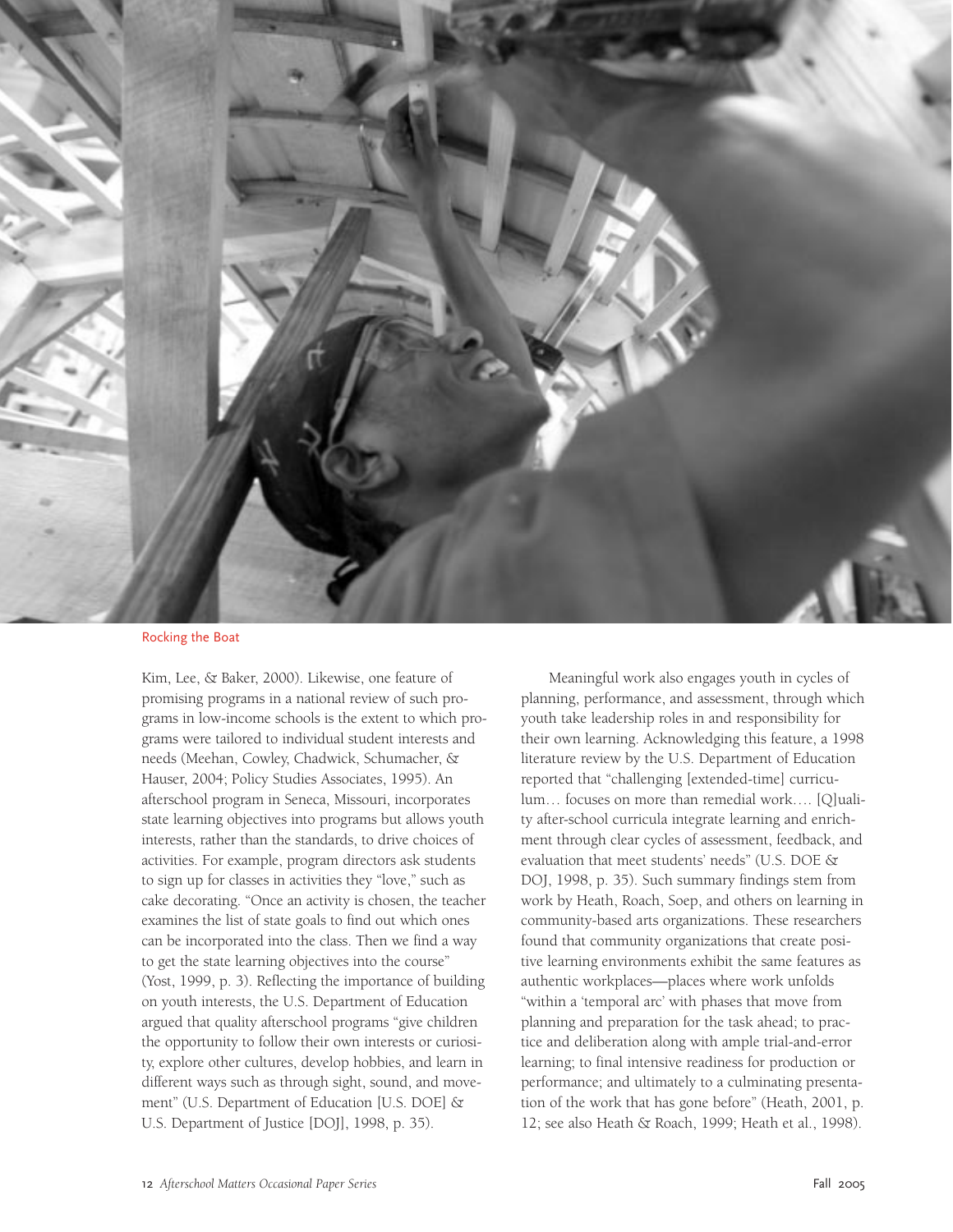Assessment is a central feature of this cycle—in particular, processes by which work is held to a standard of "excellence in performance or production with community youth support" (Heath, 2001, p. 12). Such standards help create environments in which youth are both expected to perform at high levels and supported in the process (Heath & Roach, 1999). This aspect of the assessment process communicates to youth that they are valued and that with proper support they can achieve high standards. This value is communicated in part through the connection between performance and assessment; youth demonstrate their mastery of a particular activity before live audiences of their peers and others and receive feedback in ways that shift the importance of the task from compliance with a standard to youth ownership over and interest in achieving a standard (Soep, 2005a, 2005b).

Meaningful work in afterschool settings may also be characterized in ways not fully captured by theory but nonetheless consistent with the definition of the term in socio-cultural learning theory. Meaningful work in afterschool settings may also include work that grounds youth in issues that reflect the realities of, and concerns important to, their own lives and their local communities. According to Villarruel and others, programs that are "contextually responsive" in this way support learning by promoting "responsive communities which in turn build strong families in the interest of youth" (Villarruel & Lerner, 1994, p. 6). For example, researchers attributed the success of such programs as the Jesse White Tumbling Team to ways in which the team roots its work in the socio-economic realities of the youth participants by, for instance, providing participants with a share of the fees collected for performances (Irby & McLaughlin, 1990; McLaughlin et al., 1993). Programs organized in these ways provide meaningful work because they are "enmeshed in the lived realities—not imagined conditions or construed circumstances—of urban youth" (McLaughlin, 1993, p. 36). Studies of youth gangs as out-of-school activities highlighted how youth learn complex mathematical skills and finance concepts because the work at the core of the group helps address participants' economic needs (Vigil, 1993). Service-learning activities, often rooted in addressing community concerns, were the activity most strongly correlated with positive school performance in McLaughlin's national review of community-based youth organizations (McLaughlin, 2000; see also Grineski, 2003; Hammrich, 1998; Honig, Kahne, & McLaughlin, 2001; Miller, 2003).

### **Youth as Co-constructors of Knowledge**

Certain arts-based organizations have been observed to integrate written and spoken dialogue into the creative process in ways that enable a particular artistic performance while also strengthening youths' critical thinking and linguistic abilities. According to Heath and her colleagues (1998), such integration seems to involve "three pairs of verbal activities:

1. Theory building and checking out the possible… 2. Translating and transforming… 3. Projecting and reflecting." In short, "posing problems and asserting the hypothetical constitute the kind of language that young artists habitually use during periods of planning, preparing, and practicing" (p. 5). Language changes as vocabulary, question structures, and if-then conditional statements become natural to the process of the work—all activities essential to the linguistic and cognitive abilities that undergird higher-order thinking (see also Ferreira, 2001; Hynes, O'Connor, & Chung, 1999). Soep has demonstrated how youths' engagement in the critique of their performances further helps youth integrate new forms of verbal expres-

Meaningful work in afterschool settings may also include work that grounds youth in issues that reflect the realities of, and concerns important to, their own lives and their local communities.

sion and understanding into their current understandings in ways that expand their knowledge (Soep, 2003, 2005a, 2005b).

Research on afterschool programs in areas other than the arts did not use the term *co-construction* but emphasized analogous activities in which youth engage as active interpreters of materials and develop agency with regard to their own learning. For example, one afterschool program reported significant improvements in girls' attitudes toward and performance in science (Hammrich, 1998). Researchers attributed such success in part to distinct program features including multiple opportunities for youth themselves to investigate and identify the root causes of environmental problems. Specific activities

included such things as developing community environmental awareness campaigns, conducting surveys of the schools' and neighborhoods'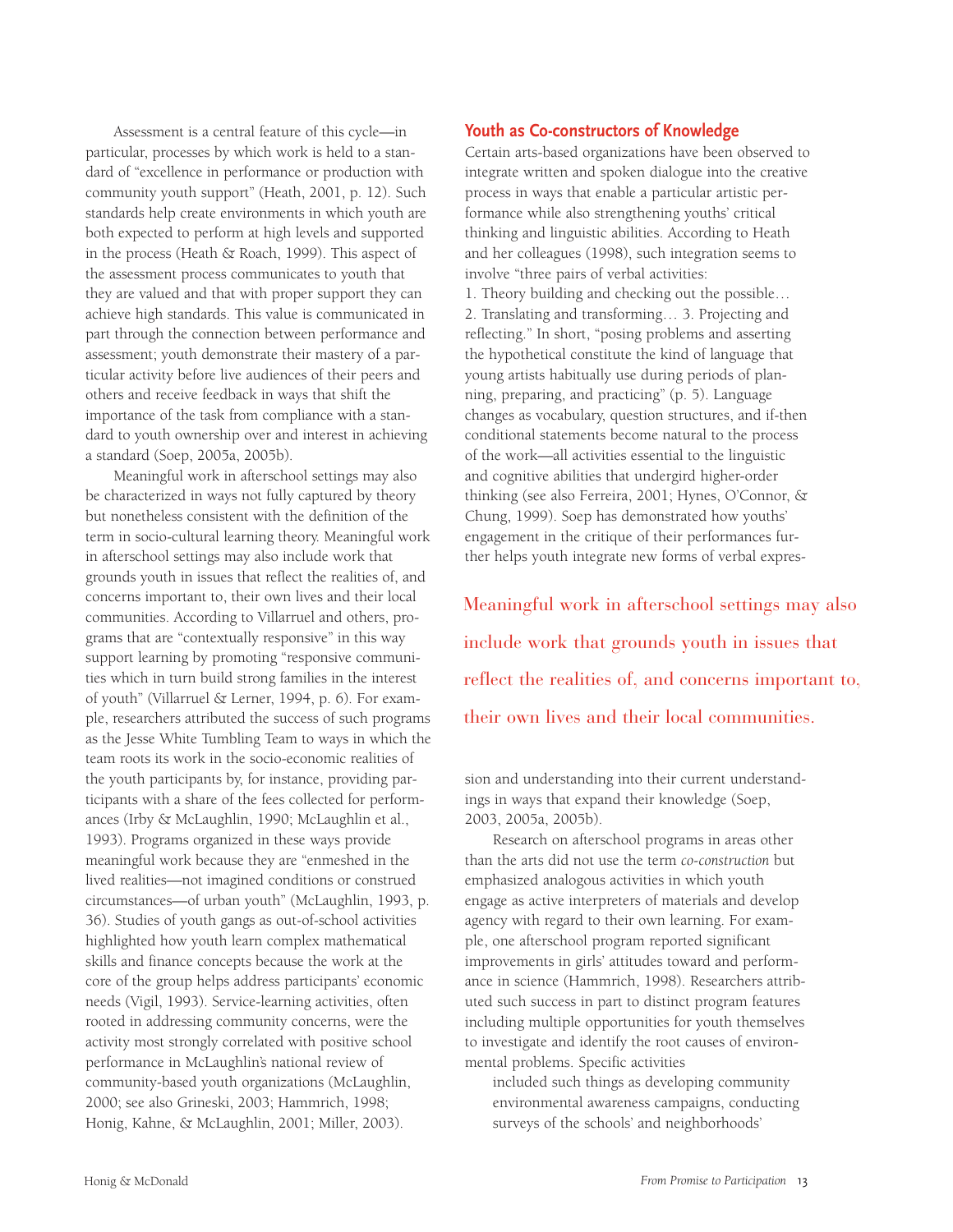recycling plans, testing… levels of pollution in their … homes, identifying pollutants found in garbage, air, water, and elsewhere, and creating an environmental newsletter that engaged in reflection activities designed to help them better understand their personal learning, challenge stereotypical notions about science, and to develop critical thinking skills. These reflection activities included writing, interactive discussions, and creative expression through the arts…. The activities clearly connect subject matter, ways of making sense of the subject matter, and realworld issues. (Hammrich, 1998, pp. 24–25)

Similarly, an afterschool book club brought highschool-age youth together to promote reading and critical thinking. While the report we reviewed did not post discrete outcome measures, researchers suggested that the club was successful in reaching its goals. Researchers identified *negotiations* as a key to the club's success. Negotiations involved opportunities for youth to analyze their positions within the club, to choose which texts to read and how to discuss them, and to examine how issues of authority—including gender and race—affected their own and their peers' ability to participate. Through such negotiations what socio-cultural learning theory might call *opportu-*

Youth seem to seek out and excel in afterschool settings that support apprenticeship relationships based on mutual respect and on protection from failure and other negative outcomes.

> *nities for co-construction*—youth made explicit otherwise taken-for-granted perceptions of literacy, schooling, adolescence, and gender that "position individuals differently." These negotiations in turn mediated the youths' success in school and other arenas (Alvermann et al., 1999).

# **Apprenticeship Relationships**

Although apprenticeships have long been a feature of afterschool programs, socio-cultural learning theory prompted us to look beyond whether individuals in afterschool programs were designated as formal mentors in order to focus instead on the extent to which apprenticeship relationships had particular features: mentors who can demonstrate mastery, who are accessible and available, and who promote an apprenticeship relationship undergirded by mutual trust and respect as well as supports against failure.

In some programs, adult professionals work often alongside youth "to monitor and support" and to provide "ample opportunities … for practice, apprenticeship, and talk with older youth who previously held these roles or remain as staff members" (Heath, 2000, p. 38). Female engineers served in this role in an afterschool science program that improved girls' performance in and attitudes toward math (Ferreira, 2001). Expertise may also transcend particular activities to include social and cultural capital that helps expand youths' participation in particular activities. For example, McLaughlin has described how mentors' relationships with employers and colleges may enable youths' employment and further education by connecting youth to individuals in those settings. Mentors also may model for youth the types of behaviors dress, speech, handshakes, and other conventions that may help youth access such opportunities (McLaughlin, 1993; McLaughlin et al., 1993).

The impact of mentors with expertise may hinge on their availability and accessibility. For example, Halpern studied a network of afterschool programs in Chicago and found that effectiveness of mentoring relationships varied. While the researchers suggest that mentors typically were present on site, some were largely absent in the sense that they did not always "notice and act to include children in various activities" (Halpern, 1992, n.p.). Fashola argued that afterschool programs on the whole do not contribute significantly to learning outcomes. However, she highlighted several programs that buck these trends; these programs seem distinguished by the relatively high availability and accessibility of knowledgeable adults in mentoring roles (Fashola, 1998; see also American Youth Policy Forum, 2003; Cooper, 2001).

Youth seem to seek out and excel in afterschool settings that support apprenticeship relationships based on mutual respect and on protection from failure and other negative outcomes. For example, the I Have a Dream program in inner-city Chicago posted graduation rates for participants that were double those of their non-participating counterparts. Researchers associated this success with the "creation of strong, trusting, and sustained relationships with youth" (Kahne &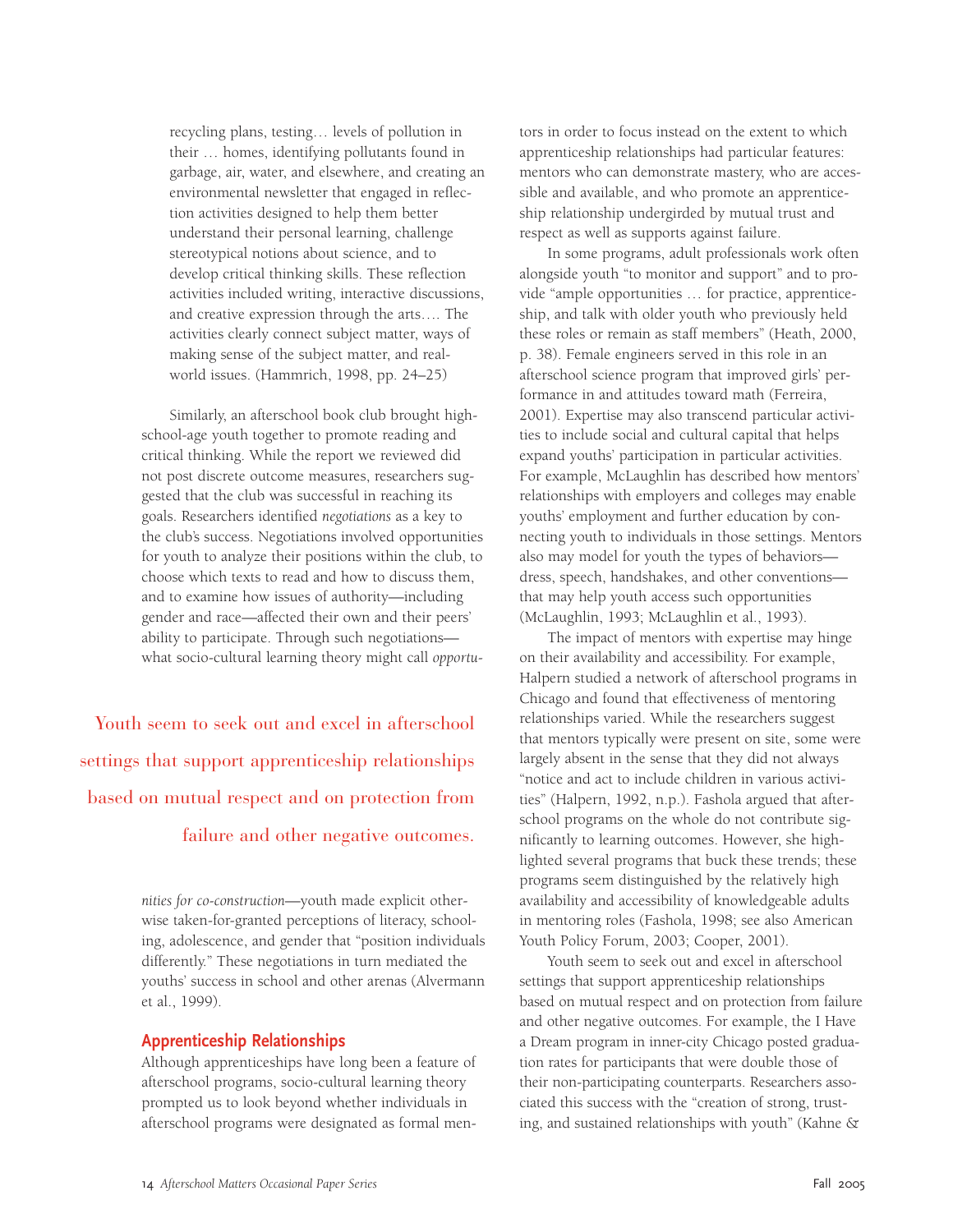Bailey, 1999, p. 328). "Through interviews and observations, it became clear that whether youth showed up for tutoring often depended more on how they felt about the person telling them to come" than on other factors (p. 329). The program coordinators' ability to help depended significantly on their "ability to connect" with participants. Similarly, the success of Big Brothers/Big Sisters programs in improving youths' relationships to school along a variety of indicators has been attributed in part to substantial training for mentors in how to establish strong, caring, and supportive relationships (Tierney & Grossman, 1995). Some have noted that youth gangs sustain youth engagement and help youth learn complex skills in financial and personnel management; such success seems to hinge in part on the extent to which the gangs provide role models who offer respect and protection—including protection from failure (Vigil, 1993).

Many have noted that respect for youth is communicated not only by individual mentors but also by the way the work at the core of the apprenticeship relationship is organized. Specifically, programs that organize their activities in ways that amplify youth problems such as delinquency or drug use "too often only reinforce youths' views that they are somehow deficient and that they are problems" (McLaughlin, 1993, p. 59). Afterschool programs that promote learning put youths' strengths at the center of their activities and apprenticeship relationships (Heath & McLaughlin, 1994a, 1994b).

Socio-cultural learning theory does not specify that the mentors should be adults; in fact, it suggests that youth and adults alike may serve as mentors, depending on who has expertise related to particular work. Research on afterschool programs as learning environments in recent years has begun to reveal the important role youth themselves play as mentors in apprenticeship relationships. For example, while an examination of the 4-H Youth Experiences in Science project did not link youth as mentors to learning outcomes, the study did demonstrate that adolescents were able to help initiate exploration, the testing of ideas, and other activities key to science learning (Ponzio & Peterson, 1997). In other words, youth themselves demonstrated mastery in science and made their expertise accessible and available to other youth. Even though youth may not be designated in formal mentoring roles, afterschool programs as learning environments sometimes feature youth assuming those roles and alternating as mentors, depending on the

nature of the work at hand and who has expertise. (For a paper that supports this important point but that does not report learning outcomes, see Hill, 2000.) Through such "turnover teaching," older youth learn as they help younger members access particular knowledge and skills (Heath, 2001, p. 13).

# **Strong, Valued Identity Structures**

The discussion above suggests that afterschool programs strengthen learning by providing strong, valued identity structures, in part through legitimizing positions on the periphery of expertise and mentorapprentice relationships. Such programs also either intentionally or unintentionally build on the notion that developing expertise involves a process of transforming identity from peripheral to more central participation in an activity; opportunities to practice more central roles can support this identity transformation process. For example, some arts organizations provide opportunities for youth to practice using professional artists' "vocabulary, techniques, strategies, and models

Such programs also either intentionally or unintentionally build on the notion that developing expertise involves a process of transforming identity from peripheral to more central participation in an activity....

of innovative practices" in their own work (Heath et al., 1998, p. 7). In such organizations, youth "learn to work and talk as practicing artists" (Heath et al., 1998, p. 7) and find multiple opportunities to take on various valued roles (Heath & McLaughlin, 1994a, 1994b). These relatively recent findings reinforce those of classic studies on extracurricular activities that found that such activities produce various benefits for youth when they "provide opportunities for acquiring, developing and rehearsing attitudes and skills from which status goals evolve and upon which future success is grounded" (Otto, 1976, p. 1361; see also Spady, 1970). Such rehearsal opportunities help youth understand that their position in a given community matters, thus sparking their motivation to learn.

Identity structures may include not only those related to expertise but also those that help learners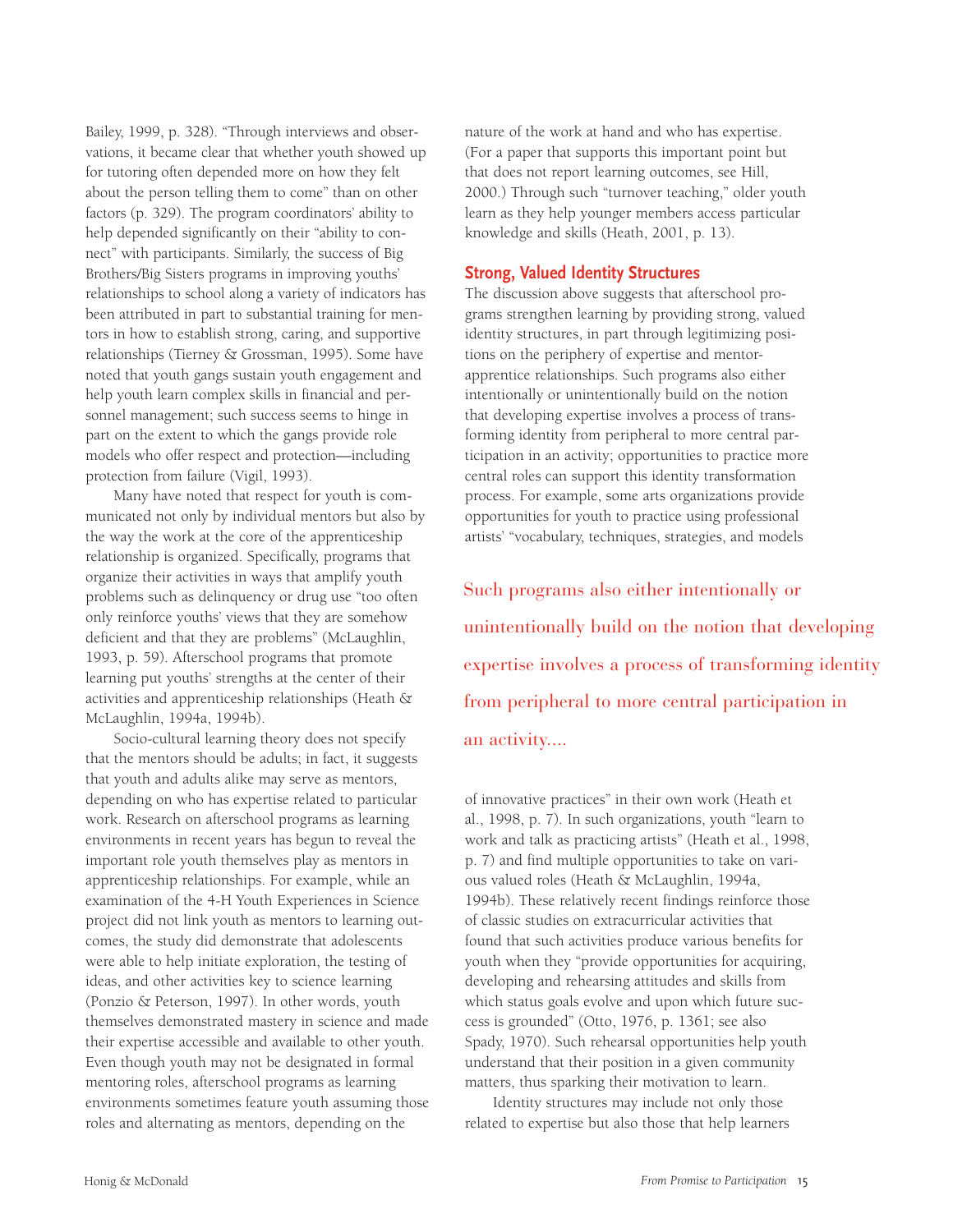

### StreetSquash Book club

link their own experiences and understandings to new activities, as discussed above with regard to coconstruction of knowledge. For example, an afterschool book club seemed to strengthen girls' abilities to read critically by focusing discussions in ways that enabled youth to express their racial and personal identities in their interpretations of novels. In this way, girls demonstrated strong abilities to understand, relate to, and criticize texts while collaborating with others in making sense of those texts (Smith, 1997).

Identity structures also support learning indirectly by helping youth develop a sense of belonging to a community of learners that facilitates their participation regardless of their level of expertise. For example, girls participating in a science program that strengthened their interest and performance in science identified themselves as "sisters in science," after the name of the program (Hammrich, 1998). Fine and Mechling have discussed the important function of Boy Scout uniforms and rituals, such as handshakes and signals, in helping young boys engage in that community (Fine & Mechling, 1993). Similarly, youth gangs provide "recruitment and initiation, goals and roles" and various ranked identities that communicate clear expectations for success in those communities and help youth understand where they stand (Vigil, 1993, p. 107).

The afterschool literature we examined also referred to the importance of program routines in communicating expectations about "successful" and "productive" participation. Such routines help guide youth in strengthening their own learning. For example, the Boy Scouts provide a system of activities and badges that help youth gauge their progress toward mastery in a given arena because they understand specifically what they must do to progress (Fine & Mechling, 1993). As another example, one afterschool program had a 100 percent high school graduation rate—a rate significantly higher than the regional mean—and its students posted higher school marks than non-participating peers. Researchers attributed these results in part to strong routines governing, for instance, how to address staff and to move between activities. These routines helped youth feel they under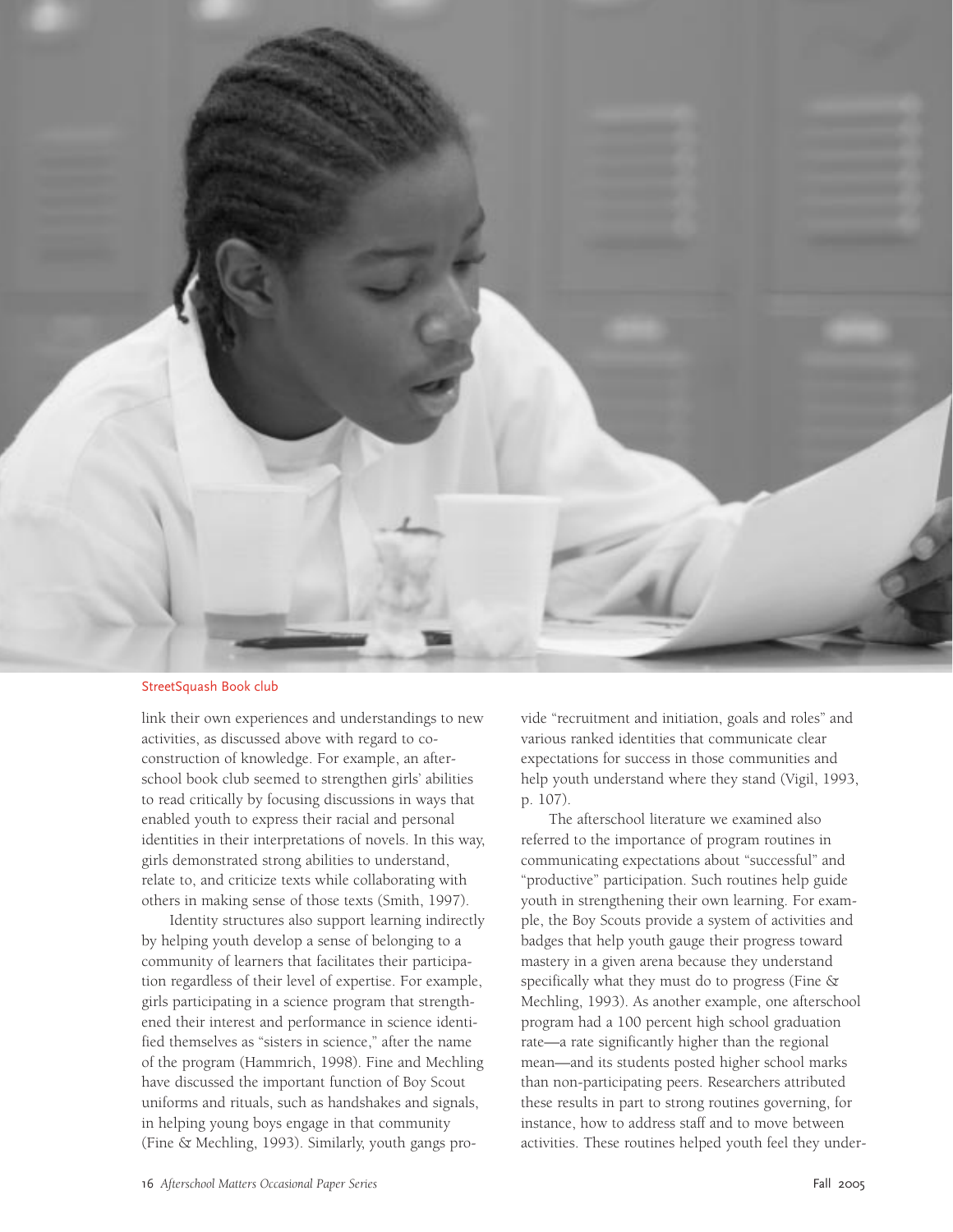stood what was expected of them and what it meant to do well in that setting. Furthermore, such an approach focuses on promoting positive forms of engagement rather than on correcting deviations, thus strengthening youths' willingness to participate (Beck, 1999).

# **Multiple Valued Avenues into the Work of the Community**

Socio-cultural theory suggests that strong learning environments support youth in accessing expertise through multiple valued routes; in this view, participation in an activity is not only for those who are already proficient but for all. Certain afterschool programs cited above build on this principle to the extent that they both invite youths' participation based on their interests, not necessarily their present abilities, and provide mentoring and other support to enable youth to participate immediately in meaningful roles. For example, an urban 4-H program in Kansas City, Missouri, attributed gains in participating students' grades and attendance in part to its diversified and holistic approach to learning in which success in academics, sports, and work with others, among other arenas, are given equal value. These nonacademic areas, which are nevertheless seen as learning activities, are offered to youth as gateways to activities youth might not choose for themselves (Resources Development Institute, 1998; see also Minicucci Associates, 2001). Other studies indicated that whether or not offering multiple programmatic options ensures that multiple valued avenues into the work of the community are available depends on how roles are structured within those activities (Holland & Andre, 1987; Schinke, Cole, & Poulin, 2000). The designers of the 21st Century Community Learning Centers program in San Francisco attributed early program success to ways in which the program is not "a simple extension of the school day but rather an enrichment of the overall school experience" (Trousdale, 2000). Assessment of individual youth learning needs may help programs create suitable opportunities for youth to participate even within the same program (Cavanaugh, 1997).

As one contrary example, the national evaluation of 21<sup>st</sup> Century Community Learning Centers posted virtually no impact on student learning in its aggregate national sample. Information on the first two years of implementation suggested that these programs mainly provided a narrow range of academic activities often resembling those already available during the school day without offering multiple valued avenues into the

For youth who are already performing poorly in school, extending the regular school day's activities into non-school hours may actually explicitly build on what students do not do well.

work of the program. For example, the program hired classroom teachers to serve as primary afterschool staff and used school curriculum and pedagogy as the basis for the afterschool program. Alternative activities such as the arts and sports were used as rewards for students' completion of their homework or tutoring but generally not as opportunities to create new avenues for youth to access expertise in various arenas (Mathematica Policy Research & Decision Information Resources, 2003).

## **Transfer of Knowledge across Settings**

When the afterschool studies cited above and elsewhere linked youths' experiences after school to students' school performance outcomes such as grades and attendance, they implied that knowledge has transferred across those two settings. As noted above, socio-cultural learning theory suggests that certain features of learning environments may enable such transfer between afterschool and school settings—in particular, acknowledgment that youth themselves are important agents of transfer. Structural similarities may limit learning, and ultimately transfer, if they curtail youths' avenues into various activities.

Many studies reported that linkages between schools and afterschool programs are important but did not specify or justify what counts as a productive linkage or the extent to which afterschool programs in practice support such linkages (e.g., U.S. DOE & DOJ, 1998). Some reports characterized the challenge of transfer as one of bringing education into the nonschool hours in ways that depart starkly from sociocultural learning theory's suggestion that afterschool programs themselves already constitute settings for learning (U.S. DOE, 1999).

Other studies support socio-cultural learning theory by negative example—in particular, by demonstrating limited impacts of school-linked afterschool programs that mainly replicate the school program. To take one prominent example, the national 21st Century Community Learning Centers evaluation reported limited to no impact on various school performance measures such as grades and standardized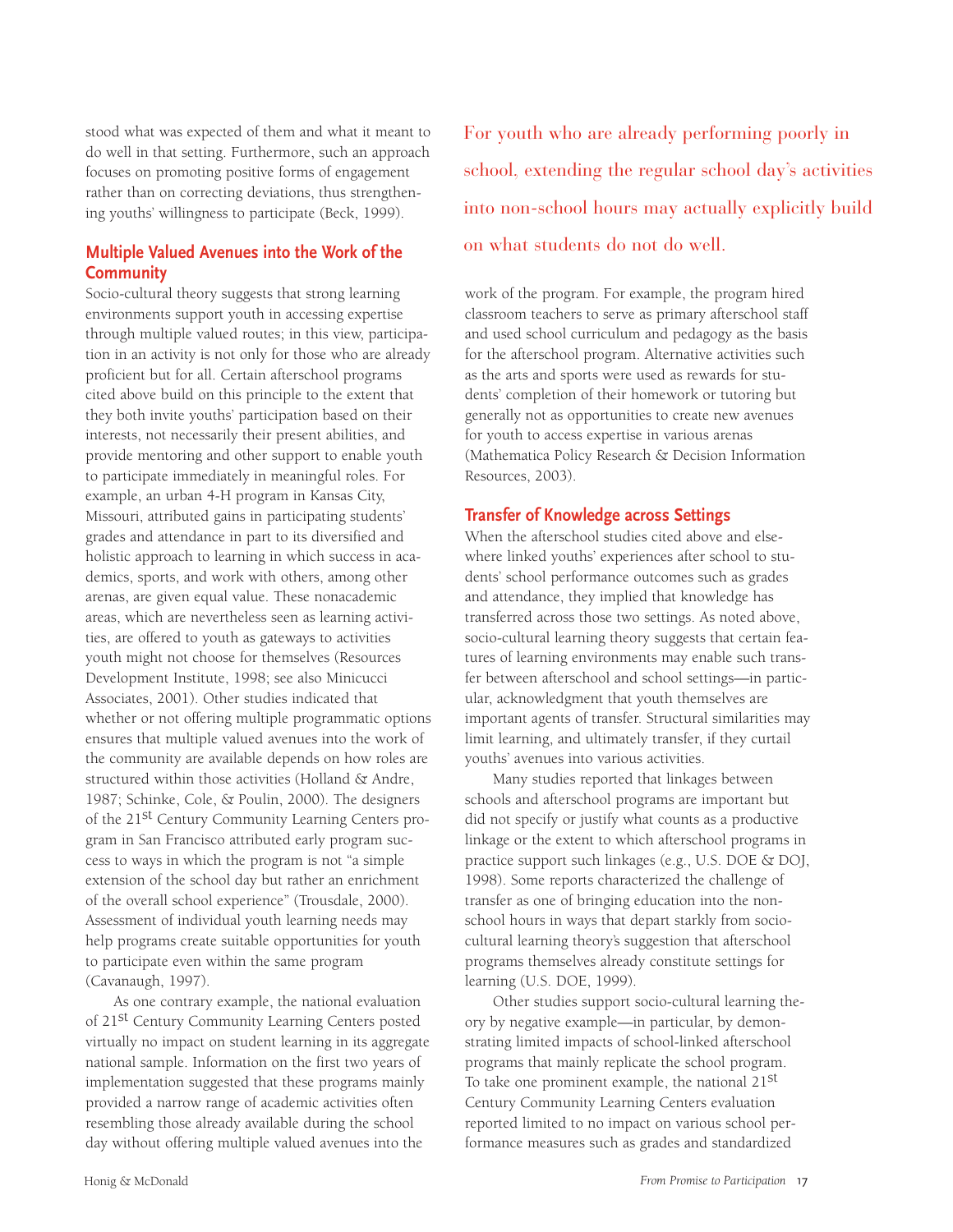test scores. While individual programs vary, programs nationwide tend to provide academic tutoring in the school curriculum, to hold students accountable for the same high-stakes standards to which they are held in school, and, at many sites, to hire classroom teachers as the main afterschool program staff. Some programs explicitly aim to use their afterschool program to provide students with more time on school tasks (Mathematica Policy Research & Decision Information Resources, 2003). Socio-cultural learning theory helps explain that these features of the in-school/out-ofschool link are unlikely to be associated with learning gains because they emphasize increasing the similarity of core structures or activities across both settings in ways that limit the range of avenues through which youth might participate, either in school or after school. These findings are supported by research on extended school-day programs. In a review of research on such programs, researchers found that "although extending time in school might have non-instructional benefits, there was little evidence that it would elevate the level of student achievement" (Evans & Bechtel, 1997, p. 1). More critical than how much time is spent in school was the issue of how the time is used (Carnegie Council on Adolescent Development, 1994; Evans & Bechtel, 1997). For youth who are already performing poorly in school, extending the regular school day's activities into non-school hours may actually explicitly build on what students do not do well.

Such programs may have particularly deleterious consequences in the many resource-poor and underachieving urban districts across the country. Many have reported that in such districts the school curriculum itself has been narrowed to limit the types of experiences schools provide by, for example, eliminating electives or individualized curriculum. These curricula increasingly rely on "'teacher proof' scripted teaching materials" that emphasize "'the basics' in their attempts to raise test scores" (Quinn & Kahne, 2001, p. 18). Aligning afterschool programs to such environments may significantly curtail youth participation in learning in ways that further explain the limited impacts of afterschool programs in such settings.

Various researchers have warned against such structural linkages (National Institute on Out-of-School Time, 2002) and have called for reducing the duplication between the out-of-school and in-school environments in order to enhance learning (Brown & Theobald, 1998). Socio-cultural learning theory helps elaborate the importance of establishing school-afterschool links that

focus on the youth themselves; a few afterschool studies in our review helped support this point. For example, none of the more than 60 youth organizations in Heath and McLaughlin's (1994a, 1994b) research had a formal, structural connection to a public school. Rather, program staff helped youth to see themselves as able learners and to translate that learning into school performance by pointing out connections between, for example, managing the business of the tumbling team and high school math requirements. Such programs help youth adopt the identity of "successful learner" in multiple out-of-school settings so that youth ultimately adopt and exercise that identity in school as well. In other words, youth themselves enable transfer through the transformation of their identity, which they bring with them across school boundaries (Soep, 2005a, 2005b). As Heath and colleagues (1998) observed, "Having spent so much time posing problems, asking questions, considering possible solutions and evaluating how the arts communicate, young artists take up some of these habits as 'second nature' in other domains of their life" (p. 8). Such experiences also may be transformative for classroom teachers when they are invited to participate in alternatively structured afterschool programs. "In the more informal setting of an after-school program, students can connect with teachers and other adults as they explore an interest in hip-hop music, Mexican folk dancing, community service, or autonomy" (Heath, 2001, pp. 8–9). By participating in such activities, teachers have opportunities to see youth succeed, so that they may reform their attitudes about youth capabilities in ways that matter to youths' school performance.

Such youth-focused linkages may also operate on a cultural level as afterschool staff help youth understand and practice the norms and behaviors to which they are expected to adhere in school and to carry those behaviors into school settings. For example, a study of an afterschool fine arts program in an urban Michigan district associated improvements in participating African-American youths' grades and attitudes toward school to the discipline and social cues learned in their afterschool program. Researchers concluded that these youth under-performed in school not because they lacked the mental capabilities but because they did not display what adults in school viewed as "responsible behavior." The afterschool program taught the youth not only alternatives to risky behaviors but also how to reflect the cultural norms of their schools in ways that helped improve teachers' perceptions of them. This learning influenced their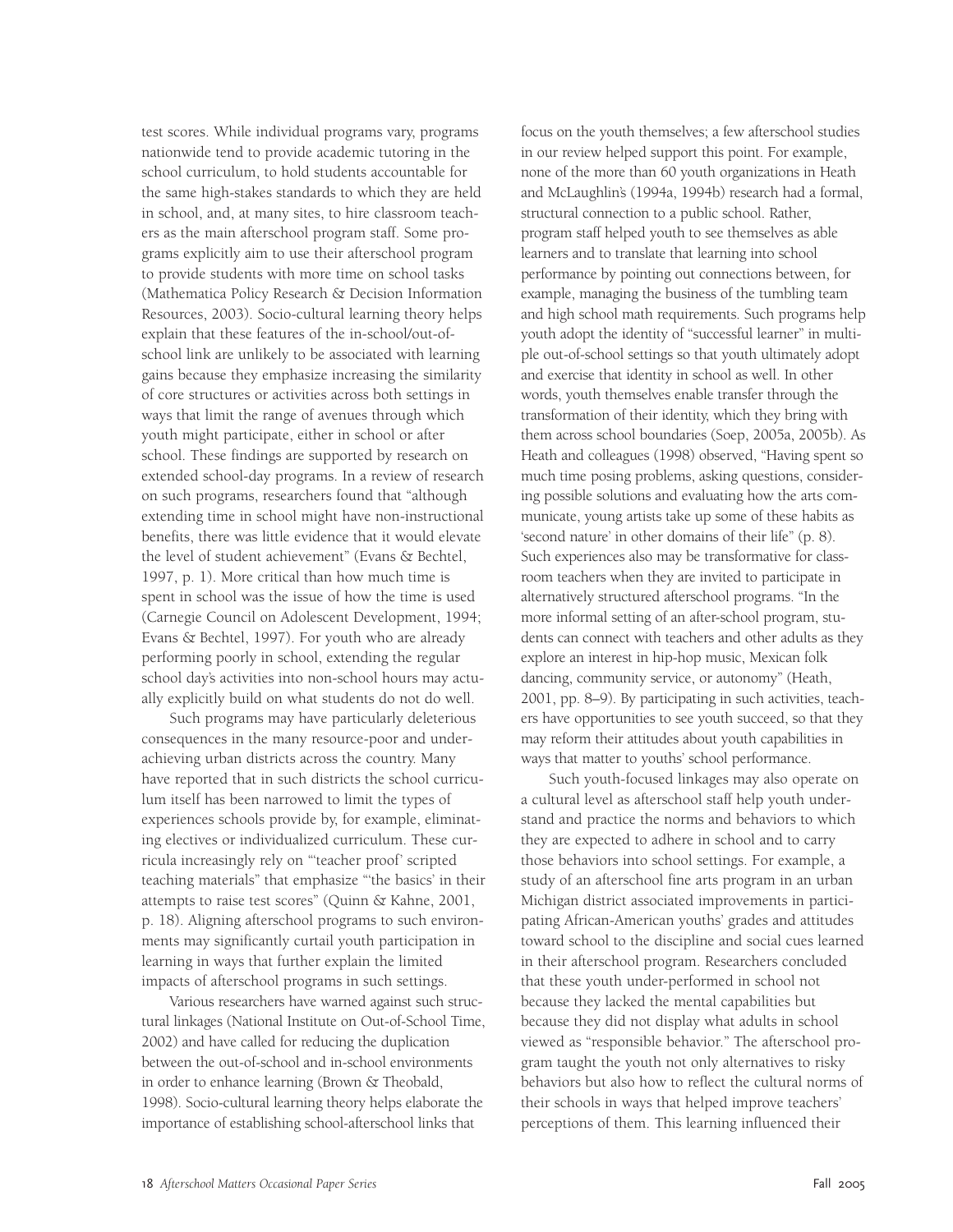willingness to participate in school and ultimately their performance there (Walker, 1995).

These findings do not suggest that programs should refrain from including certain school structures, such as tutoring or an expressly academic format, or from hiring school teachers as staff. Rather, the essential design question becomes: To what extent do such features support youths' participation in a community of practice? For example, the 21<sup>st</sup> Century Community Learning Center in Palm Beach County Public Schools, like programs nationwide, reported that it hires classroom teachers to provide reading and math assistance in order to improve students' grades and standardized test scores. However, perhaps unlike other programs nationwide, the Palm Beach program associated participation with positive impacts on such outcomes as grades and standardized test scores. While, on a programmatic and structural level, the Palm Beach program appears similar to others nationwide, it may differ consequentially at the level of participation. Researchers reported that teachers use materials different from those used in their classrooms, that the program encourages alternative teaching methodologies, and that guidance counselors and community agency staff also participated in various aspects of the program (Lacey & LeBlanc, 2001). Likewise, the Sisters in Science program in Philadelphia was designed explicitly to support the district's Children Achieving initiative and to link to Philadelphia's National Science Foundation initiative in math and science; however, its activities deliberately did not replicate school activities (Hammrich, 1998). Most of the successful academic afterschool programs chronicled by Fashola (1998, 2003) rely on intensive curriculum linked to but different from what students experience during school. These programs feature strong mentoring relationships, individually tailored instruction, resources and assistance from non-school organizations, and paid work activities (Fashola, 1998, 2003).

In their own review of such school linkages, the North Central Regional Education Laboratory found that:

High-quality after-school programs seek to create connections with the curriculum and instruction offered by the school during traditional hours. However, they do not duplicate or repeat. When a child gains competence in sports, music, or gardening, the confidence and skills that come from that experience are transferable to academic skills.

Positive experiences in recreational programs and the development of strong relationships with staff and peers may motivate a child to get excited about learning and to do better in school. (Caplan & Calfee, 1998, n.p.)

# **SHAPING RESEARCH AND PRACTICE**

This paper aims to contribute to afterschool research by highlighting the importance of developing stronger conceptualizations of what afterschool programs do and achieve. In particular, we have argued that sociocultural learning theory captures important features of afterschool programs that positively affect student learning. Socio-cultural learning theory helps us elaborate these connections between afterschool programs and learning in part by prompting us to look beyond broad program categories such as the arts or academics to examine the patterns of youth and adult participation by which programs may be more meaningfully distinguished. From this review we have drawn several implications for research and practice.

# **Implications for Research**

The research base on afterschool programs would be greatly enhanced by better documentation of implementation practices and by use of appropriate theoretical frameworks to ground data collection and analysis. Our review proved particularly challenging in part because too many researchers assess program impact

When a child gains competence in sports, music, or gardening, the confidence and skills that come from that experience are transferable to academic skills.

without documenting the patterns of participation that can begin to explain those outcomes. Accordingly, program features important to this review may have been omitted here, even though they may have been supported in practice, because they were not reported in the research literature.

Furthermore, far too many researchers draw conclusions about the relationship between programs and learning without drawing on theories of learning that can help substantiate such a connection. Longitudinal, qualitative, and theoretically grounded case studies that deeply probe program practices and youths' experiences seem essential to expanding the knowledge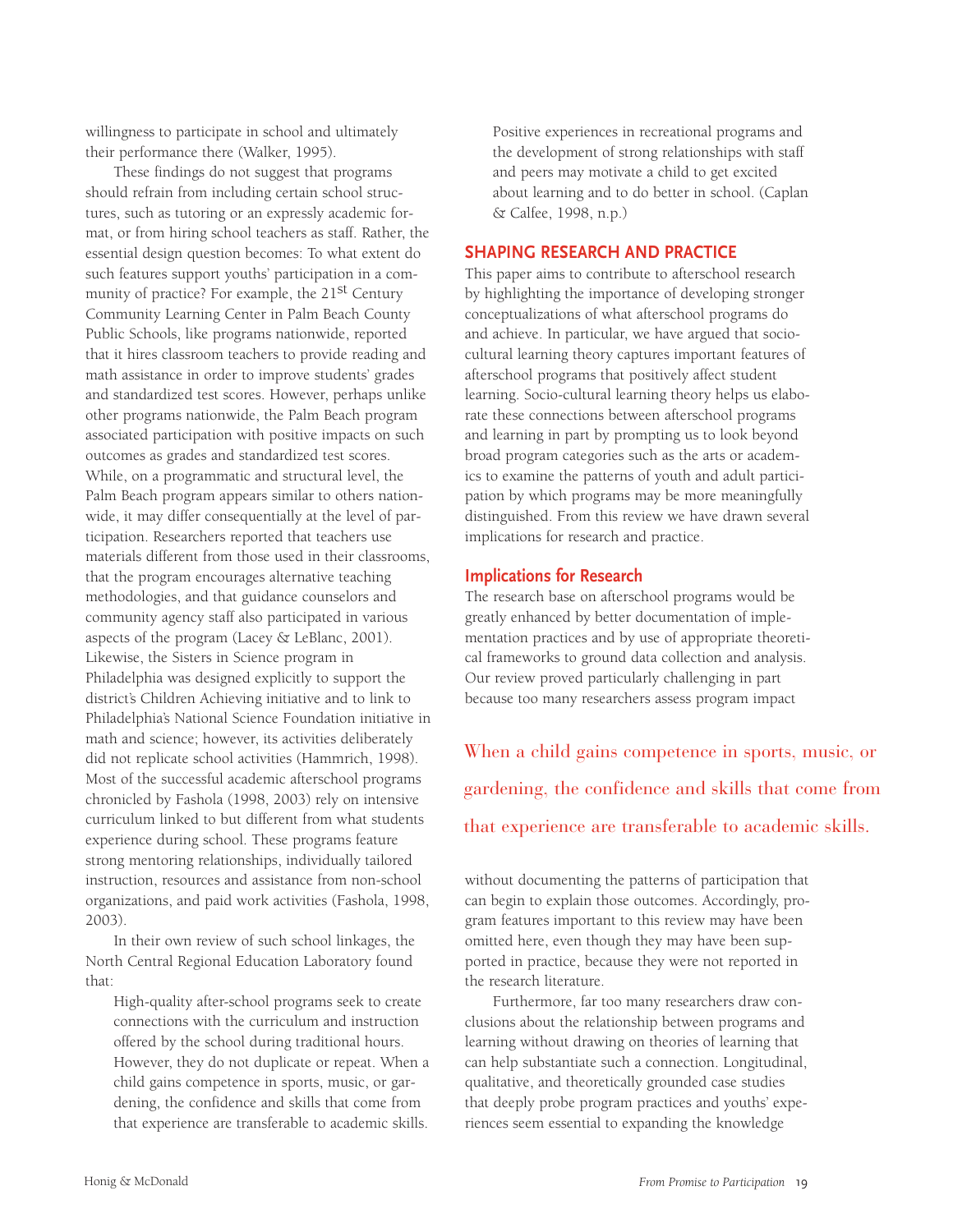Researchers also can use socio-cultural learning theory to ask essential questions that go beyond the examination of afterschool program features. One such question is, what counts as learning?

> base about afterschool programs. Socio-cultural learning theory provides an important conceptual framework to guide future research. Socio-cultural learning theory helped us mine research reports for evidence that seemed to explain positive and negative or negligible learning impacts. Future researchers can further test the applicability of this framework by using it to guide their data collection and analysis from the outset of their original empirical research.

Researchers also can test and extend the applicability of socio-cultural learning theory to afterschool programs by further mining the theory for additional concepts that affect how afterschool program implementation unfolds. For example, a significant strand of the theory suggested by but not highlighted in this paper relates to how different learners mediate learning outcomes as co-constructors of knowledge and agents of transfer. Older youth in afterschool settings may have different opportunities for learning than younger youth. Youths' race and class may matter significantly when it comes to learning after school, particularly given that afterschool programs are increasingly targeted to low-income youth and that contemporary afterschool programs tend to operate in settings of deep deprivation and discrimination (Fashola, 2003; McComb & Scott-Little, 2003; McLaughlin, 1993). Future research might do well to elaborate the variations among the youth served by afterschool programs.

Researchers also can use socio-cultural learning theory to ask essential questions that go beyond the examination of afterschool program features. One such question is, what counts as learning? While our review focused on conventional school-related learning outcomes, socio-cultural learning theory does not. This theoretical tradition embraces a range of learning outcomes related to acquiring mastery, such as developing expertise in swimming, community service, leadership, business, and other arenas of afterschool program life. Given the importance of youths' identity and agency to the transfer of learning across settings including through the schoolhouse doors—researchers might consider how to include these nonacademic

learning outcomes as at least interim measures of program success.

Second, what factors help or hinder afterschool programs in becoming learning environments and sustaining their effectiveness? Various afterschool studies offer lists of resources that can support the implementation of afterschool programs. These lists typically refer generically to "training," "funding," and other resources important for any organization's survival, but they do not necessarily indicate what it takes to implement effective learning environments. Researchers should consider using the features of learning environments presented here as the basis for site selection—that is, to choose a program that already seems to demonstrate these features—and then focus their work on the conditions under which those features may be constrained or enabled.

Research of this kind—deeply theoretical and focused on day-to-day participation patterns and on youth as central agents in the learning process—is labor intensive. Such studies, if done well, typically require extensive observations and interviews over time. Those who fund afterschool research may add the most value to the field if they invest more resources in fewer intensive, qualitative studies with significant, rigorous, and strategic case study designs.

# **Implications for Practice**

Socio-cultural learning theory raises many questions that practitioners might consider when implementing afterschool programs that aim to strengthen student learning. For instance, the socio-cultural framework can be translated into a diagnostic tool to help staff of afterschool programs investigate the extent to which their programs reflect the features of effective learning environments. Such investigations would require staff to have detailed information about the program's dayto-day practices in order to explain various results. Program staff might consider how to build such data collection into their daily work and require that their evaluators provide such information.

Creating school links that focus on youth, rather than on similar structures, may run counter to the guidance of policymakers and other educational leaders who would focus afterschool programming on school curriculum and performance standards. Afterschool program directors should weigh carefully the potential benefits and hazards of entering into formal school partnerships and of accepting public education dollars for their work. Socio-cultural learning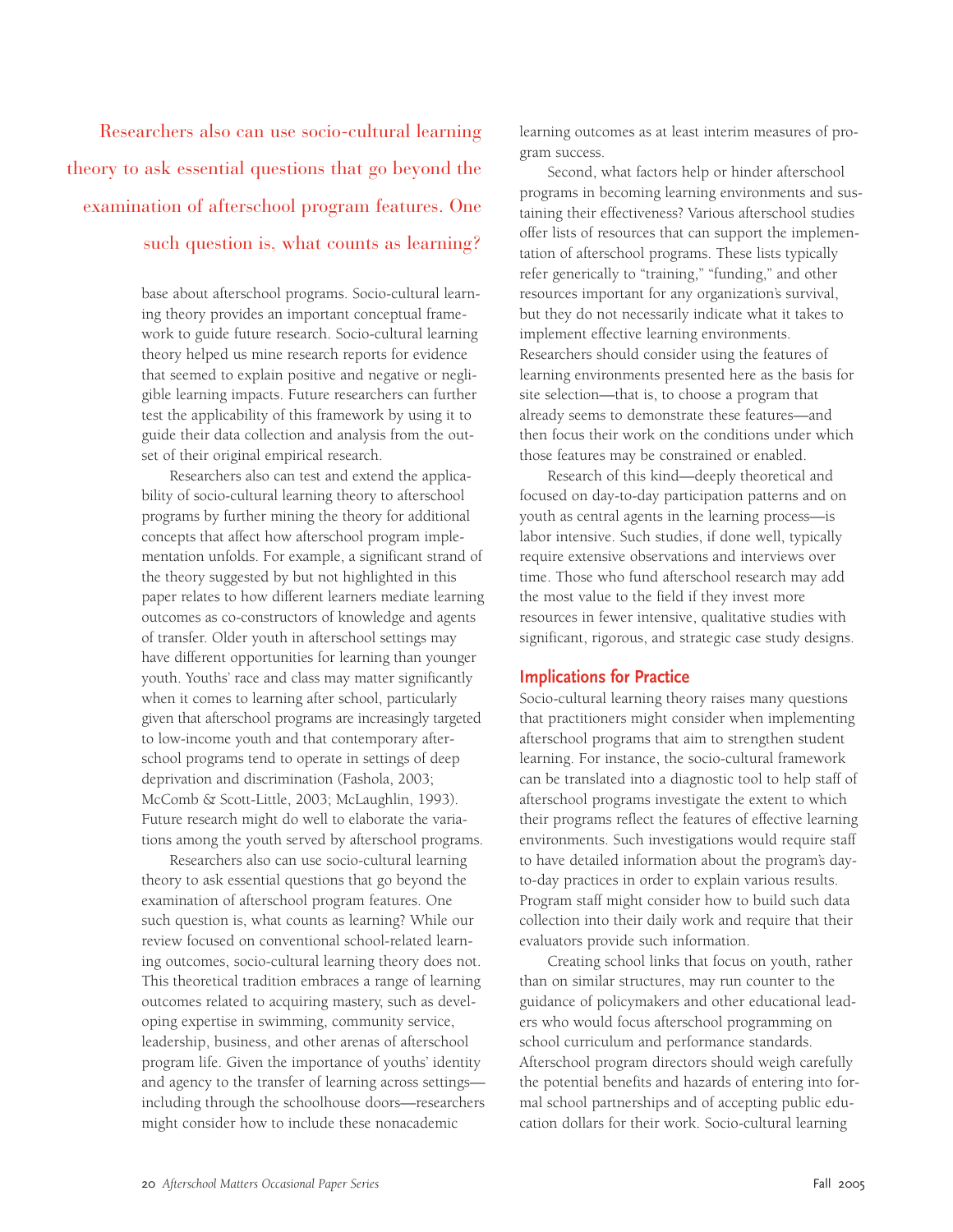

StreetSquash Book Club

theory suggests that afterschool programs can improve student school performance by focusing on the youth themselves. Those who design afterschool programs might consider using the features of effective learning environments outlined in socio-cultural theory as their primary research-based program guide.

Clearly, crafting communities of practice is laborand relationship-intensive work, and day-to-day implementation may appear messy. As some afterschool researchers caution, implementing meaningful work and other aspects of communities of practice is non-linear and at times chaotic. "At a basic level, students who authentically engage in the arts frequently make a mess" (Quinn & Kahne, 2001, p. 24). Such observations suggest that some degree of non-linearity and messiness is par for the course in implementing afterschool programs as strong learning environments. In addition, programs may simply not have the capacity to implement all the learning environment features

to equally high degrees all at once, at least in the first few years. Program staff and policymakers might consider how to accommodate such program develop-

Those who design afterschool programs might consider using the features of effective learning environments outlined in socio-cultural theory as their primary research-based program guide.

ment in their evaluations and, at a minimum, not jump to premature conclusions that a program is failing because implementation is difficult. Implementation may be difficult precisely because the program is going well.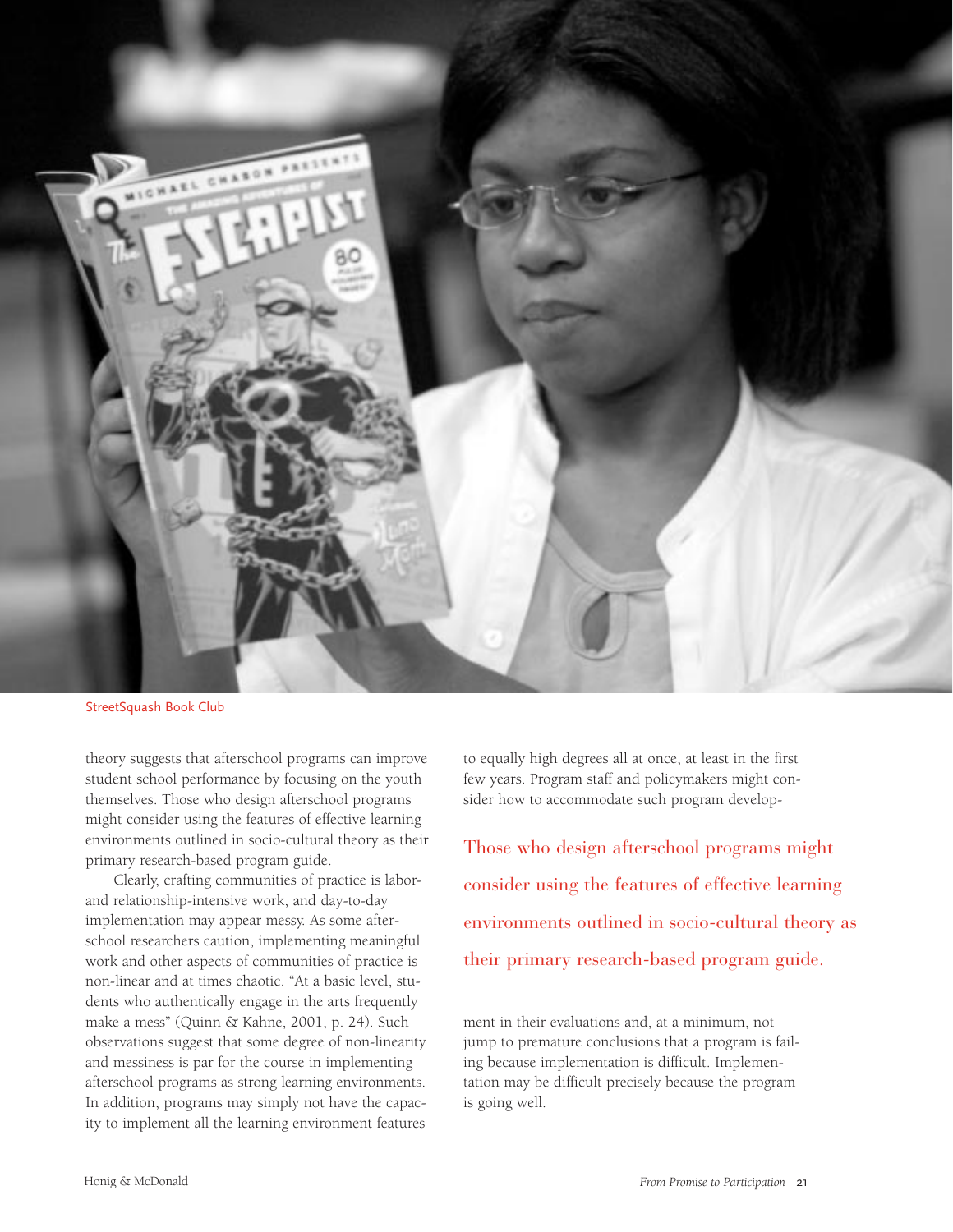### **ABOUT THE AUTHORS**

**Meredith I. Honig, Ph.D.,** is an assistant professor of policy and leadership and co-director of the Center for Education Policy and Leadership at the University of Maryland, College Park. Her research focuses in part on roles for urban school district central offices and other policymakers in supporting school-community partnerships and other complex educational improvement efforts. She is co-author (with Joseph Kahne and Milbrey McLaughlin) of "School-Community Connections: Strengthening Opportunity to Learn and Opportunity to Teach" in the *AERA Handbook of Research on Teaching* (2001). Her current projects include a study of the roles of district central offices in the implementation of small schools initiatives.

**Morva A. McDonald, Ph.D.,** is an assistant professor of curriculum and instruction at the University of Maryland, College Park. In her research, she uses socio-cultural theories of learning to frame and understand both teacher preparation for dealing with diversity and students' opportunities to learn in and out of school. Her current research examines different pathways to becoming a teacher in New York City in order to understand the relationships among pre-service preparation, teachers' practices, and student outcomes.

### **REFERENCES**

Achinstein, B. (2001). *Community, diversity, and conflict among school teachers*. New York: Teachers College Press.

Adler, P. A., & Adler, P. (1994). Social reproduction and the corporate other: The institutionalization of afterschool activities. *The Sociological Quarterly, 35*(2), 309–328.

Alvermann, D. E., Young, J. P., Green, C., & Wisenbaker, J. M. (1999). Adolescents' perceptions and negotiations of literacy practices in after-school read and talk clubs. *American Educational Research Journal, 36*(2), 221–264.

American Youth Policy Forum. (2003). *Finding fortune in thirteen out-of-school time programs*. Washington, DC: Author.

Bates, G. S., Laird, R. D., Bates, J. E., & Dodge, K. A. (1997). Patterns of after-school care in middle childhood: Risk factors and developmental outcomes. *Merrill-Palmer Quarterly, 43*(3), 515–538.

Beck, E. L. (1999). Prevention and intervention programming: Lessons from an after-school program. *Urban Review, 31*(1), 107–124.

Belle, D. (1997). Varieties of self-care: A qualitative look at children's experiences in the after-school hours. *Merrill-Palmer Quarterly, 43*(3), 478–496.

Boaler, J. (1999). Participation, knowledge, and beliefs: A community perspective on mathematics. *Educational Studies in Mathematics, 40*, 259–281.

Bouffard, S., & Little, P. M. D. (2003). A review of activity implementation in out-of-school time. *Out-ofschool Time Evaluation Snapshot, August*(2), 1–4.

Bransford, J., Brown, A., & Cocking, R. (1999). (Eds.) *How people learn*. Washington, DC: National Academy of Sciences.

Brown, A., & Campione, J. (1994). Guided discovery in a community of learners. In K. McGilly (Ed.), *Classroom lessons: Integrating cognitive theory and classroom practice* (pp. 229–270). Cambridge, MA: MIT Press/Bradford.

Brown, B. B., & Theobald, W. (1998). Learning contexts beyond the classroom: Extracurricular activities, community organizations, and peer groups. In K. Borman & B. Schneider (Eds.), *The adolescent years: Social influences and educational challenges. Ninetyseventh yearbook of the National Society for the Study of Education* (pp. 109–141). Chicago: National Society for the Study of Education.

Brown, J., Collins, A., & Duguid, P. (1989). Situated cognition and the culture of learning. *Educational Researcher, 18*(1), 32–42.

Caplan, J., & Calfee, C. S. (1998). *Strengthening connections between schools and after-school programs*. Naperville, IL: North Central Regional Educational Laboratory. Retrieved April 13, 2005, from http://www.ncrel.org/s1stcclc/connect/index.html.

Carnegie Council on Adolescent Development. (1994). *A matter of time: Risk and opportunity in the outof-school hours*. New York: Carnegie Corporation of New York.

Cavanaugh, M. P. (1997). Learning from "the big kids". *Educational Leadership, 54* (753–755).

Cobb, P., & Bowers, J. S. (1999). Cognitive and situated learning perspectives in theory and practice. *Educational Researcher, 28*(2), 4–15.

Cooper, T. M. (2001). *Basics afterschool program 2001–2002 academic year*. Boston: BELL National.

Cosden, M., Morrison, G., Albanese, A. L., & Macias, S. (2001). When homework is not home work: Afterschool programs for homework assistance. *Educational Psychologist, 36*(3), 211–221.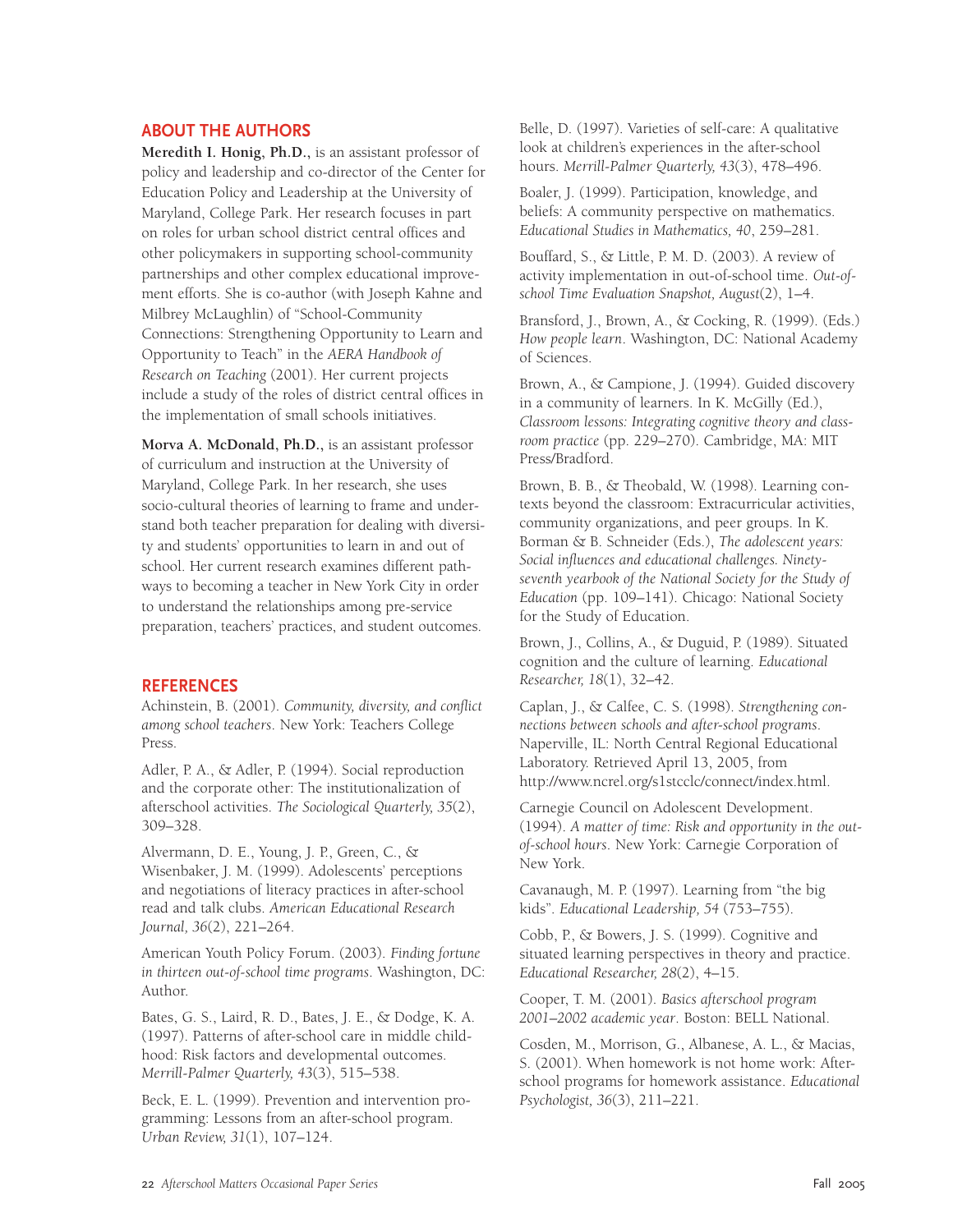de Kanter, A., Williams, R., Cohen, G., & Stonehill, R. (2000). *21st Century Learning Centers: Providing quality after-school learning opportunities for America's families*. Washington, DC: U.S. Department of Education.

DeAngelis, K., & Rossi, R. (1997). *Schools serving family needs: Extended-day programs in public and private schools. Issue brief* (No. IB-1-97; NCES-97-590). Washington, DC: National Center for Education Statistics.

Deschenes, S., McDonald, M., & McLaughlin, M. (2003). Youth organizations from principles to practice. In S. F. Hamilton & M. A. Hamilton (Eds.), *Handbook of youth development* (pp. 25–50). Thousand Oaks, CA: Sage.

Engestrom, Y., & Miettinen, R. (1999). Introduction. In Y. Engestrom, R. Miettinen, & R.-L. Punamaki (Eds.), *Perspectives on activity theory* (pp. 1–38). Cambridge, UK: Cambridge University Press.

ERIC Clearinghouse on Urban Education. (1998). Urban after-school programs: Evaluations and recommendations. ERIC/CUE Digest No. 140. Retrieved March 31, 2004, from http://www.ericfacility.net/databases/ERIC\_Digests/ed425263.

Evans, W., & Bechtel, D. (1997). *Extended school day/year programs: A research synthesis*. Philadelphia: Mid-Atlantic Lab for Student Success.

Fashola, O. S. (1998). *Review of extended-day and afterschool programs and their effectiveness* (No. 24). Washington, DC: Center for Research on the Education of Students Placed At Risk.

Fashola, O. S. (2003). Developing the talents of African American male students during the nonschool hours. *Urban Education, 38*(4), 398–430.

Ferreira, M. M. (2001). The effect of an after-school program addressing the gender and minority achievement gap in science, mathematics, and engineering. *ERS Spectrum, 19*(2), 11–18.

Fine, G. A., & Mechling, J. (1993). Child saving and children's cultures at century's end. In S. B. Heath & M. W. McLaughlin (Eds.), *Identity and inner city youth* (pp. 120–143). New York: Teachers College Press.

Fiske, E. (Ed.). (1999). *Champions of change: The impact of the arts on learning*. Washington, DC: Arts Education Partnership & President's Committee on the Arts and the Humanities.

Fleming-McCormick, T., & Tushnet, N. C. (1996, April 8–10). *Does an urban 4-H program make differences in the lives of children?* Paper presented at the annual meeting of the American Educational Research Association, New York.

Greeno, J., Collins, A., & Resnick, L. (1996). Cognition and learning. In D. Berliner & R. Calfee (Eds.), *Handbook of educational psychology* (pp. 15–46). New York: Simon & Schuster Macmillan.

Greeno, J., & MMAP. (1998). The situativity of knowing, learning, and research. *American Psychologist, 53*(1), 5–26.

Greeno, J., Moore, J., & Smith, D. (1993). Transfer of situated learning. In D. Detterman & R. Sternberg (Eds.), *Transfer on trial: Intelligence, cognition, and instruction* (pp. 99–167). Norwood, NJ: Ablex.

Grineski, S. (2003). A university and communitybased partnership. *School Community Journal, 13*(1), 101–114.

Halpern, R. (1992). The role of after-school programs in the lives of inner-city children: A study of the "Urban Youth Network". *Child Welfare, 71*(3), 215–230.

Hammrich, P. L. (1998). Sisters in Science: An intergenerational science program for elementary school girls. *The School Community Journal, 8*(2), 21–34.

Hatano, G., & Greeno, J. (1999). Commentary: Alternative perspectives on transfer and transfer studies. *International Journal of Educational Research, 31*, 645–654.

Heath, S. B. (2000). Making learning work. *Afterschool Matters, 1*(1), 33–45.

Heath, S. B. (2001). Three's not a crowd: Plans, roles, and focus in the arts. *Educational Researcher, 30*(7),  $10-17$ .

Heath, S. B., & McLaughlin, M. W. (1994a). The best of both worlds: Connecting schools and community youth organizations for all-day, all-year learning. *Educational Administration Quarterly, 30*(3), 278–300.

Heath, S. B., & McLaughlin, M. W. (1994b). Learning for anything everyday. *Journal for Curriculum Studies, 26*(5), 471–489.

Heath, S. B., & Roach, A. (1999). Learning in and through the arts. In E. B. Fiske (Ed.), *Champions of change: The impact of the arts on learning* (pp. 19–34). Washington, DC: Arts Education Partnership & President's Committee on the Arts and the Humanities.

Heath, S. B., Soep, E., & Roach, A. (1998). Living the arts through language-learning: A report on communitybased youth organizations. *Americans for the Arts Monographs, 2*(7), 1–20.

Heckman, P. E., & Sanger, C. (2001). LA's BEST: Beyond school as usual. *Educational Leadership, 58*(7), 46–49.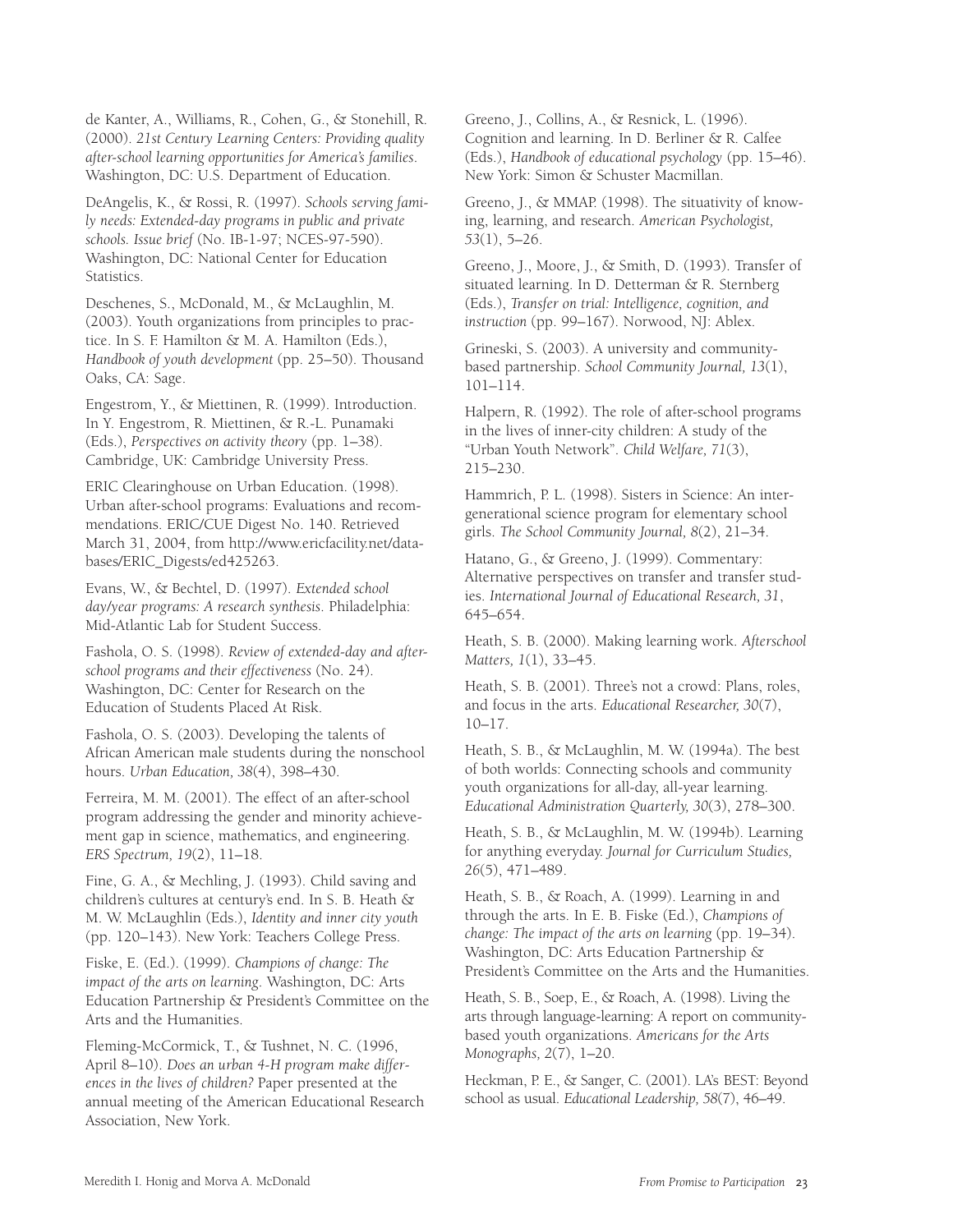Hill, S. (2000). A tale from the youth field: Using stories to understand community-based youth programs. *Afterschool Matters, 1*(1), 4–10.

Holland, A., & Andre, T. (1987). Participation in extra-curricular activities in secondary school: What is known, what needs to be known? *Review of Educational Research, 57*(4), 437–466.

Holland, D., Lachicotte, W., Skinner, D., & Cain, C. (1998). *Identity and agency in cultural worlds*. Cambridge, MA: Harvard University Press.

Hollister, R. G. (2003). *The growth in after-school programs and their impact*. Washington, DC: Brookings Institution.

Honig, M. I., Kahne, J., & McLaughlin, M. W. (2001). School-community connections: Strengthening opportunity to learn and opportunity to teach. In V. Richardson (Ed.), *Handbook of research on teaching* (4th ed., pp. 998–1028). Washington, DC: American Educational Research Association.

Huang, D., Gribbons, B., Kim, K. S., Lee, C., & Baker, E. L. (2000). *A decade of results: The impact of the LA's BEST after school enrichment program on subsequent student achievement and performance*. Los Angeles: UCLA Center for the Study of Evaluation.

Hynes, K., O'Connor, S., & Chung, A.-M. (1999). *Literacy: Exploring strategies to enhance learning in afterschool programs*. Wellesley, MA: National Institute on Out-of-School Time.

Irby, M. A., & McLaughlin, M. W. (1990). When is a gang not a gang? When it's a tumbling team. *Future Choices, 2*, 31–39.

Kahne, J., & Bailey, K. (1999). The role of social capital in youth development: The case of "I Have a Dream" programs. *Educational Evaluation and Policy Analysis, 21*(3), 321–343.

Kahne, J., Nagaoka, J., Brown, A., O'Brien, J., Quinn, T., & Thiede, K. (2001). Assessing after-school programs as contexts for youth development. *Youth & Society, 32*(4), 421–446.

Kane, T. J. (2004). *The impact of after-school programs: Interpreting the results of four recent evaluations. A working paper of the William T. Grant foundation*. Los Angeles: University of California, Los Angeles.

Lacey, C. H., & LeBlanc, P. R. (2001, February 17–21). *Advocacy for all: A 21st Century Community Learning Center for at-risk students.* Paper presented at the annual meeting of the Association for Teacher Educators, New Orleans.

Lamare, J. (1998). *Sacramento START: An evaluation report September 1996–May 1997*. Sacramento, CA:

Sacramento Neighborhoods Planning and Development Services Department.

Larson, R. (1994). Youth organizations, hobbies, and sports as developmental contexts. In R. K. Silberson & E. Todt (Eds.), *Adolescence in context: The interplay of family, school, peers, and work in adjustment* (pp. 46–65). New York: Springer-Verlag.

Lauer, P. A., Akiba, M., Wilkerson, S. B., Apthorp, H. S., Snow, D., & Martin-Glenn, M. (2004). *The effectiveness of out-of-school-time strategies in assisting lowachieving students in reading and mathematics: A research synthesis* (Updated ed.). Aurora, CO: Mid-continent Research for Education and Learning.

Lave, J. (1993). Situating learning in communities of practice. In L. Resnick, J. Levine, & T. Teasley (Eds.), *Perspectives on social shared cognition* (pp. 17–36). Washington, DC: American Psychological Association.

Lave, J., & Wenger, E. (1991). *Situated learning: Legitimate peripheral participation*. Cambridge, UK: Cambridge University Press.

Little, P. M., & Weiss, H. B. (2003). Why, when and how to use evaluation: Experts speak out. ERIC Document Reproduction Service No. ED 476-957.

Little, P. M. D., & Harris, E. (2003). A review of outof-school time program quasi-experimental and experimental evaluation results. *Out-of-school Time Evaluation Snapshot, July*(1), 1–12.

Marshall, N. L., Coll, C. G., Marx, F., McCartney, K., Keefe, N., & Ruh, J. (1997). After-school time and children's behavioral adjustment. *Merrill-Palmer Quarterly, 43*(3), 497–514.

Mathematica Policy Research & Decision Information Resources. (2003). *When schools stay open late: The national evaluation of the 21st Century Community Learning Centers program*. Washington, DC: Authors.

McComb, E. M., & Scott-Little, C. (2003). *After-school programs: Evaluations and outcomes*. Washington, DC: SERVE.

McLaughlin, M. W. (1993). Embedded identities: Enabling balance in urban contexts. In S. B. Heath & M. W. McLaughlin (Eds.), *Identity and inner city youth* (pp. 36–67). New York: Teachers College Press.

McLaughlin, M. W. (2000). *Community counts: How youth organizations matter for youth development*. Washington, DC: Public Education Network.

McLaughlin, M. W., Irby, M., & Langman, J. (1993). *Urban sanctuaries*. San Francisco: Jossey-Bass.

Meehan, M. L., Cowley, K. S., Chadwick, K., Schumacher, D., & Hauser, B. (2004, April 12–16). *Evaluation of a ten-year statewide after-school program for struggling learners.* Paper presented at the annual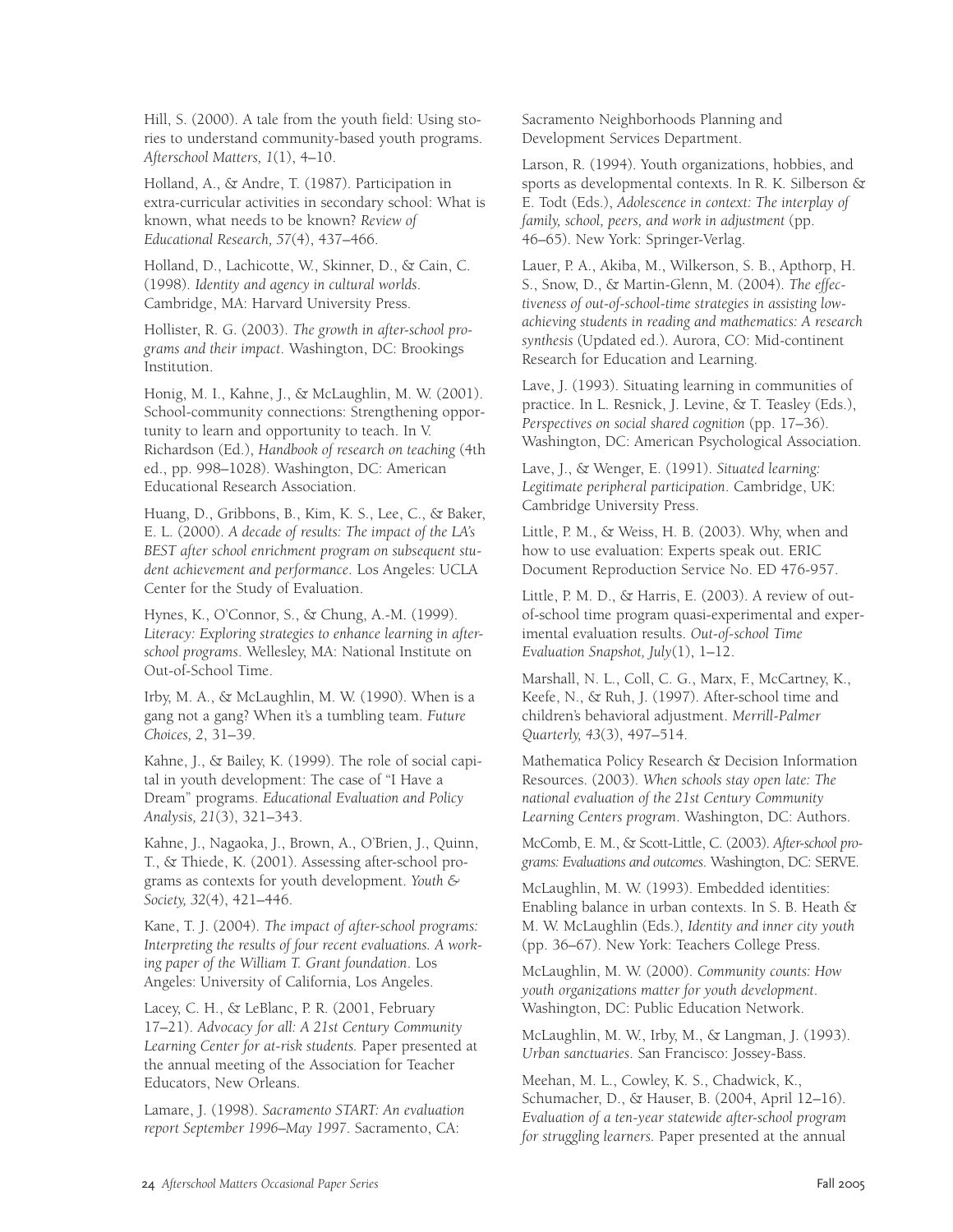meeting of the American Educational Research Association, San Diego.

Miller, B. M. (2001). The promise of after-school programs. *Educational Leadership, 58*(7), 6–12.

Miller, B. M. (2003). *Critical hours: After-school programs and educational success*. Wellesley, MA: National Institute on Out-of-school Time.

Minicucci Associates. (2001). *Supporting student achievement: Evaluation report for 2000/2001*. Sacramento, CA: Author.

Moll, L., Amanti, C., Neff, D., & Gonzalez, N. (1992). Funds of knowledge for teaching: Using a qualitative approach to connect homes and classrooms. *Theory into Practice, 31*(2), 132–141.

National Association of Elementary School Principals. (2001). Principals and after-school programs: A survey of pre-K–8 principals. Retrieved July 2, 2004, from http://www.naesp.org/ContentLoad.do?contentId=952 &action=print.

National Governors' Association. (1999). *Extra learning opportunities in the states*. Washington, DC: Author.

National Institute on Out-of-School Time. (2002). Connecting schools and after-schools within citywide initiatives. *After-school Issues, 2*(1), 1–8.

Olsen, D. (2000). *12-hour school days? Why governments should leave after-school arrangements to parents*. Washington, DC: Cato Institute.

Otterbourg, S. (2000). *How the arts can enhance afterschool programs*. Washington, DC: National Endowment for the Arts.

Otto, L. B. (1976). Social integration and the status attainment process. *American Journal of Sociology, 81*(6), 1360–1383.

Pea, R. (1987). Socializing the knowledge transfer problem. *International Journal of Educational Research, 11*(6), 639–663.

Perry, M., Teague, J., & Frey, S. (2002). *Expansion of after-school programs aims at improving student achievement*. Palo Alto, CA: EdSource.

Pierce, K. M., Hamm, J. V., & Vandell, D. L. (1999). Experiences in after-school programs and children's adjustment in first-grade classrooms. *Child Development, 70*(3), 756–767.

Policy Studies Associates. (1995). *Extending the learning time for disadvantaged students: An idea book. Volumes 1 & 2.* Washington, DC: Author.

Ponzio, R. C., & Peterson, K. D. (1997, October 3). *Adolescents as effective teachers of child science.* Paper presented at the annual meeting of the Northern

Rocky Mountain Educational Research Association, Jackson, WY.

Quinn, T., & Kahne, J. (2001). Wide awake to the world: The arts and urban schools—Conflicts and contributions of an after-school program. *Curriculum Inquiry, 31*(1), 4–32.

Resources Development Institute. (1998). *4-H as an urban program*. Kansas City, MO: Author.

Rogoff, B. (1994). Developing understanding of the idea of communities of learners. *Mind, Culture, and Activity, 1*(4), 209–229.

Rogoff, B., Baker-Sennett, J., Lacas, P., & Goldsmith, D. (1995). Development through participation in sociocultural activity. In J. Goodnow, P. Miller, & F. Kessel (Eds.), *Cultural practices as contexts for development* (pp. 45–65). San Francisco: Jossey-Bass.

Rossi, R. (1996). *Extended-day programs in elementary and combined schools. Issue brief* (No. IB-5-96; NCES-96-843). Washington, DC: National Center for Education Statistics.

Samuelson, J. Y. (2003). The voters and after-school programs: Public support for after-school programming is broad and deep. *Community Education Journal, 29*(1/2), 11–12.

Schinke, S. P., Cole, K. C., & Poulin, S. R. (2000). Enhancing the educational achievement of at-risk youth. *Prevention Science, 1*, 51–60.

Schwartz, W. (1996). *After-school programs for urban youth*. New York: ERIC Clearinghouse on Urban Education.

Scott-Little, C., Hamann, M. S., & Jurs, S. G. (2002). Evaluations of after-school programs: A meta-evaluation of methodologies and narrative synthesis of findings. *American Journal of Evaluation, 23*(4), 387–419.

Shumow, L. (2001). Academic effects of after-school programs, ERIC Digest No. 458010. Retrieved July 2, 2004, from http://ericeece.org/pubs/digests.html.

Smith, S. A. (1997, March 24–28). *Book club is "da bomb": Early adolescent girls engage with texts, transactions, and talk.* Paper presented at the annual meeting of the American Educational Research Association, Chicago.

Soep, E. (2003). Learning about research from youth media artists. *Perspectives on Urban Education, 1*(2). Retrieved July 5, 2005, from http://www.urbanedjournal.org/archive/Issue3/commentaries/comment0004.html.

Soep, E. (2005a). Critique: Assessment and the production of learning. *Teachers College Record, 108*(1), in press.

Soep, E. (2005b). Critique: Where art meets assessment. *Phi Delta Kappan*, in press.